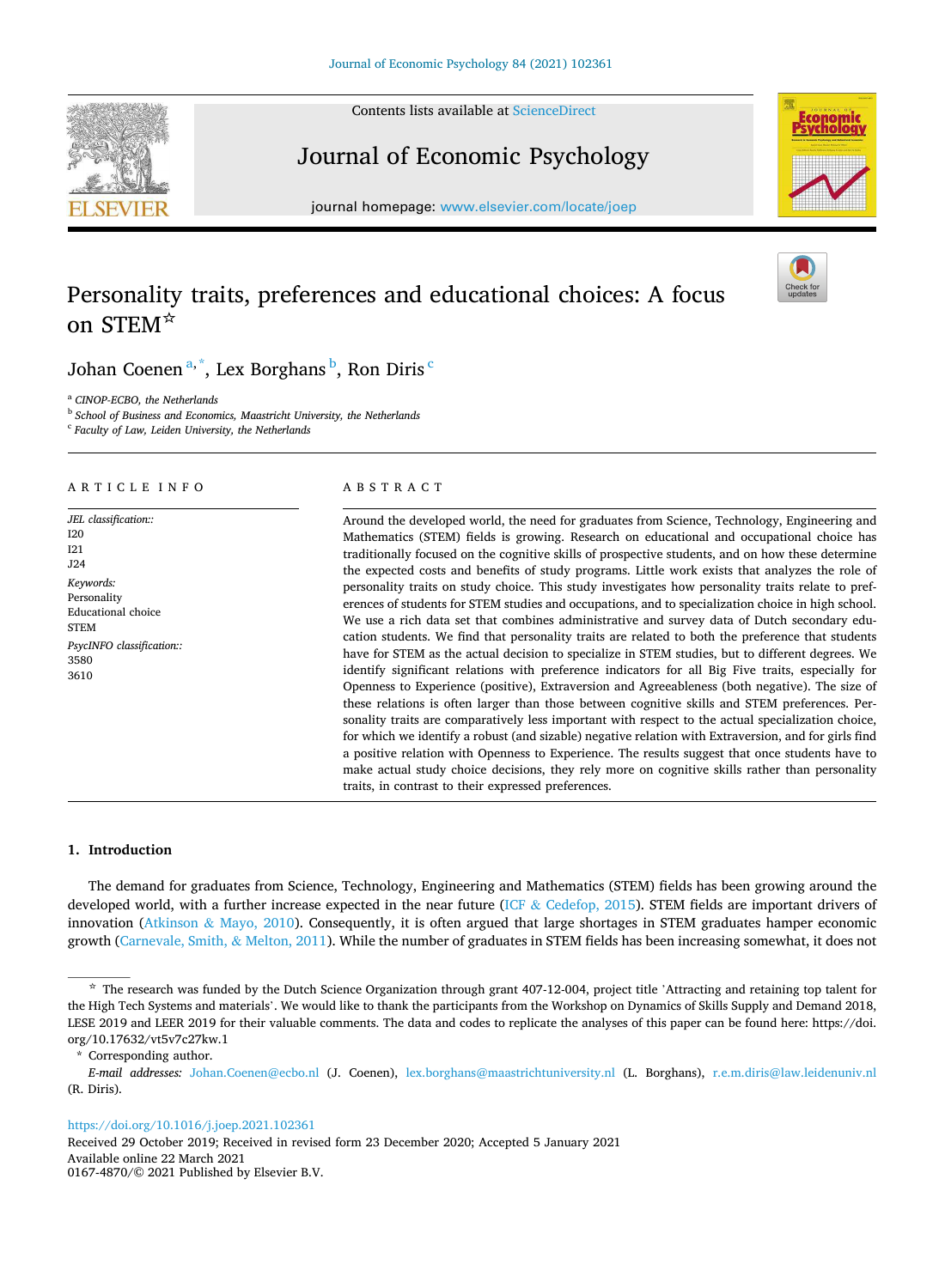cover the rising demand for professionals in STEM occupations. In the United States, the STEM workforce has increased by 3 to 4% each year between 1990 and 2007, while the number of graduates from STEM fields has only grown by 2% per year over the same period (Atkinson & [Mayo, 2010\)](#page-14-0). In response to this perceived excess demand for STEM graduates, encouraging more students to enroll in STEM study programs is high on the political agenda.

Encouraging STEM enrollment requires an understanding of what determines study field choice. The academic literature on explaining educational and occupational choice has traditionally focused on differences in expected costs and benefits of study programs, which are typically mediated by student ability, measured by cognitive skills, and family background [\(Fuller, Manski,](#page-14-0) & Wise, [1982; Schwartz, 1985](#page-14-0)). Student preferences for different study fields are usually incorporated in such models as well, but are typically unobserved by the researcher. More recently, studies have focused on how the provision of labor market information related to the study choice affects beliefs about expected net returns, and consequent study choices as well ([Jensen, 2010; Arcidiacono, Hotz,](#page-15-0) & [Kang, 2012\)](#page-15-0). Where such studies on educational choice are largely centered around cognitive ability, the influence of personality traits on educational and occupational choice has not received much attention. Personality traits can be relevant for study choice for several reasons. They can directly affect the expected net return for different studies. It is well-documented that personality is strongly related to labour market outcomes ([Heckman, Stixrud,](#page-15-0) & Urzua, 2006). Additionally, personality traits could determine preferences for field of study, also net of their labour market return.

This paper investigates whether Big Five personality traits are related to preferences for STEM studies and occupations as well as the specialization choice for STEM in upper secondary education. We investigate how the Big Five personality factors are related to preferences for future studies and occupations and for the probability of secondary education students to enroll into STEM specializations in high school. We make use of a rich data set which combines administrative and survey data of Dutch secondary education students in the province of Limburg. The data allow us to directly observe preferences for study and occupation, as well as measures of cognitive skills and personality traits. This enables us to relate personality traits and cognitive ability to the choice of a STEM study program ranging from preference for STEM in primary education, to preferences for a STEM occupation and for a STEM field of study in lower secondary education up until choosing the Science & Technology track in upper secondary education.

We find that personality traits are related to both the preference students have for STEM as the actual decision to pursue higher education in STEM. All of the Big Five traits are significantly related to preferences for STEM study fields or STEM occupations, and some to both. These relations are strongest for Openness to Experience (positive), Extraversion and Agreeableness (both negative). Standardized effect sizes for these traits are around 0.10-0.15 of a standard deviation, which is above the estimated relation with nonverbal IQ. With respect to the actual educational choice to specialize in STEM, we identify a robust significant relation with respect to Extraversion (22-25 percent more STEM specialization for one standard deviation increase in Extraversion). Furthermore, for girls we find evidence of a positive relation with Openness to Experience. When we use earlier measures of the Big Five traits, we find a more sizable relation between Openness to Experience and STEM specialization.

Thus, it appears that personality traits are important in shaping the preferences of students towards study fields and occupations, but when students face the decision to specialize they are guided more by cognitive skills rather than by personality traits, with the exception of Extraversion. The relation with Extraversion is nonetheless sizable; its association with STEM specialization choice is at the same level as that of non-verbal IQ.

The remainder of the paper is structured as follows. In Section 2, we discuss the relevant literature on study choice and personality. Section [3](#page-2-0) explains the institutional setting of Dutch education. In Section [4,](#page-3-0) the estimation strategy is discussed. Section [5](#page-3-0) describes the data and provides descriptive statistics, after which Section [6](#page-4-0) discusses the results. Section [7](#page-11-0) addresses the robustness of our estimates, after which Section [8](#page-13-0) concludes.

## **2. Literature**

There exists a large literature on the determinants of college major choice. Part of the literature focuses on the influence of expected earnings. Early work by [Berger \(1988\)](#page-14-0) shows that students are forward looking and take expected earnings into account. The majority of recent studies find a significant but modest elasticity between college major choice and expected earnings, see for example [Beffy,](#page-14-0) [Fougere, and Maurel \(2012\), Wiswall and Zafar \(2014\)](#page-14-0) and [Long, Goldhaber, and Huntington-Klein \(2015\)](#page-15-0).

Other studies focus on the role of perceived ability on college major choice. [Arcidiacono \(2004\)](#page-14-0) finds that cognitive ability is an important determinant of college major choice, and mathematics ability especially so. [Fricke, Grogger, and Steinmayr \(2015\)](#page-14-0) find that first-year exposure to certain fields of study in college affects later college major choice. They exploit a natural experiment in Switzerland, where first-year students are randomly assigned to write a research paper in either business, economics or law. Assignment to the economics treatment group increased economics major choice substantially.

Another branch of this literature focuses on the considerable differences in study choice between boys and girls. [Gemici and](#page-15-0) [Wiswall \(2014\)](#page-15-0) find that differences in tastes/preferences are more important for explaining disparities than differences in skills. They additionally find that, because of higher expected future labour supply, males have been more responsive to the increase in demand for science and business degrees in the 1980's and 1990's, leading to a widening of the gender gap in major choice. [Breda and Napp](#page-14-0) [\(2019\),](#page-14-0) on the other hand, finds that girls' *comparative* advantage in language versus math can explain a large share of sex differences in declared interest for math. Nonetheless, strong sex differences in STEM raise the potential importance of how social norms can shape differences in preferences by sex, and by other indicators such as ethnicity and social class. A growing literature examines the processes and institutions that may shape these different preferences; see, e.g., [Kahn and Ginther \(2017, 2015, 2000\)](#page-15-0). It is not the aim of this study to explain such gaps, but we do analyze how the relation between STEM and personality differs between boys and girls.

A common factor across studies that relate ability to major choice is that ability is measured by cognitive skills, typically through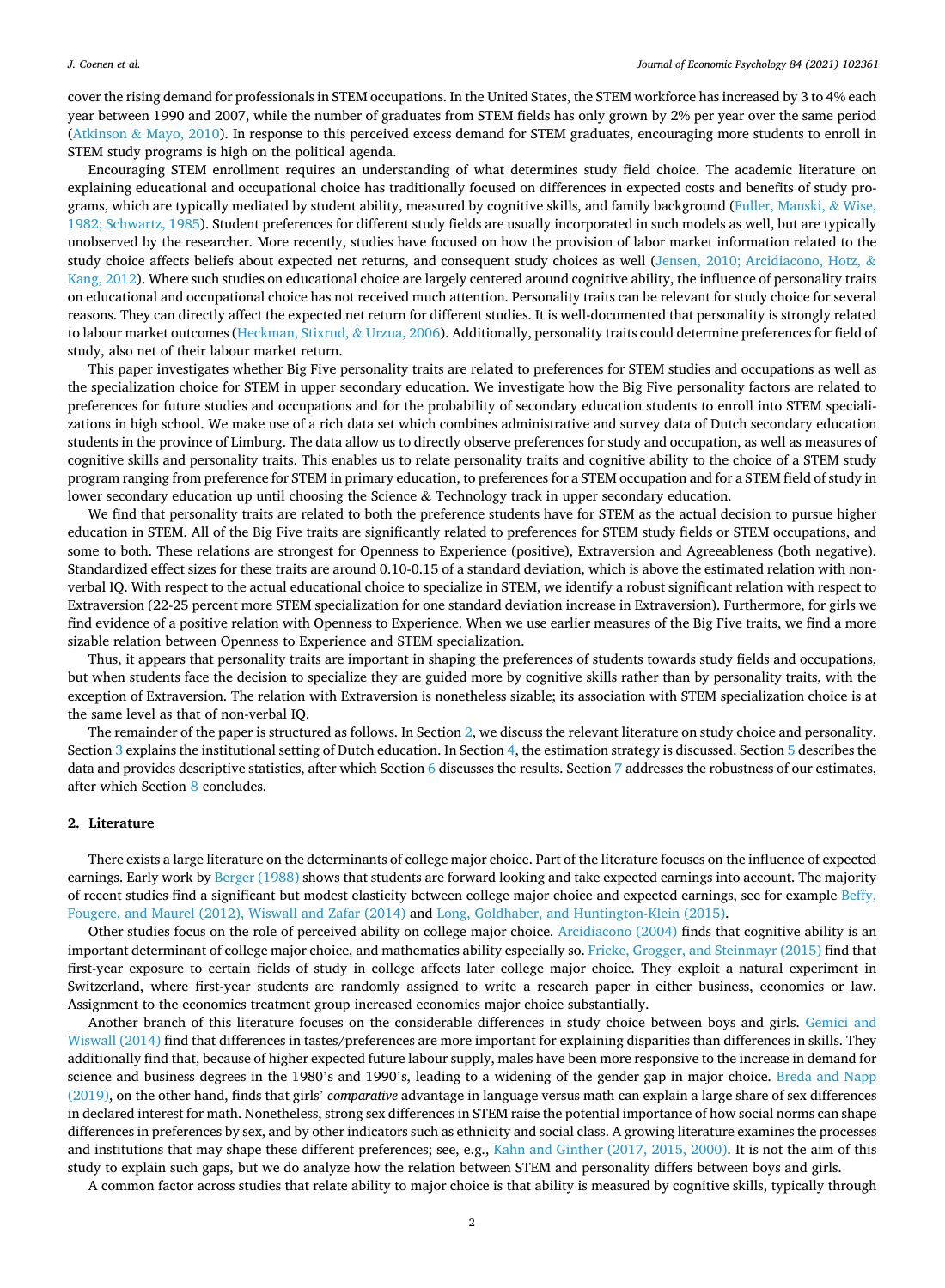<span id="page-2-0"></span>test scores or GPA. Research in both psychology and economics has well-documented the importance of personality traits for later-life outcomes, such as educational attainment, labor market success, health and life satisfaction ([Almlund, Duckworth, Heckman,](#page-14-0) & Kautz, [2011; Roberts, Kuncel, Shiner, Caspi,](#page-14-0) & Goldberg, 2007). The most-commonly used taxonomy for personality in these studies is the Five Factor Model, also commonly known as the Big Five (Costa & [McCrae, 1992\)](#page-14-0). Of these five factors, Conscientiousness is identified as the Big Five trait with the largest and most diverse predictive power, across a wide range of different outcomes. Conscientiousness, Openness and Neuroticism are especially relevant for educational outcomes [\(Goldberg, Sweeney, Merenda,](#page-15-0) & Hughes, 1998; Van dean Eijck & [de Graaf, 2004; Almlund et al., 2011](#page-15-0)). The predictive power of Conscientiousness is especially large with respect to course grades (Borghans, Golsteyn, Heckman, & [Humphries, 2011; Poropat, 2009\)](#page-14-0). Other studies show the strong predictive power of Conscientiousness, Agreeableness and Neuroticism, as well as of other personality traits such as locus of control and withdrawal, towards the wages of both men and women, see, e..g., [Nyhus and Pons \(2005, 2005\)](#page-15-0). Some recent studies however argue that the effect of personality traits on wages mainly operates through educational attainment [\(Heckman, Humphries, Urzua,](#page-15-0) & Veramendi, 2011). Cognitive skills appear comparatively more important for job performance: while Conscientiousness is the strongest predictor of job performance among the Big Five, it is only half as predictive as IQ, which is especially relevant for more complex tasks [Barrick and](#page-14-0) [Mount \(1991, 1998, 2011\).](#page-14-0)

There are still few studies that relate personality to study choice. Research on the relation between personality and occupational choices are relatively more common. Personality has been studied with respect to choices for IT jobs [\(Rosenbloom, Ash, Dupont,](#page-15-0) & [Coder, 2008](#page-15-0)), for white-collar versus blue-collar jobs ([Ham, Junankar,](#page-15-0) & Wells, 2009), and for explaining gender wage gaps within MBA's [\(Grove, Hussey,](#page-15-0) & Jetter, 2011). Additionally, there exists an extensive literature on the relation between vocational interest and personality. The theory of "vocational personality" was posited by [Holland \(1959, 1997\).](#page-15-0) Among others, [De Fruyt and Mervielde](#page-14-0) [\(1997\)](#page-14-0) have shown that Holland's personality types relate to Big Five traits. More specifically, [Chen and Simpson \(2015\)](#page-14-0) provide estimates of the relation between vocational interest and STEM. They find that those who select STEM have a more investigative and a less artistic personality. Having a social personality is negatively related to STEM choice for boys, but not for girls.

Three studies relate more closely to our analysis, as they also specifically look at the relation between Big Five personality and STEM choices. [Cobb-Clark and Tan \(2011\)](#page-14-0) use Australian data to estimate the predictive power of personality towards 18 different occupational categories, of which two relate to Science and Technology. For these categories, they identify statistically significant relations with Openness (positive) and Neuroticism (negative). Personality traits are more predictive for working in these fields for women than for men. The main goal of [Cobb-Clark and Tan \(2011\)](#page-14-0) is to assess whether personality traits can explain differences in occupational sorting by gender (for which they do not find strong evidence). [Humburg \(2017\)](#page-15-0) uses Dutch data to link Big Five measures to major choice in university, and identifies a negative relation between STEM choice and Neuroticism and, especially, Extraversion. Finally, [Balsamo, Lauriola, and Saggino \(2012\)](#page-14-0) analyzes group differences in Big Five traits across college majors for a sample of 886 Italian students. They find that, after controlling for school type and gender, only Extraversion is a significant predictor of personality differences across majors, with those in Natural Sciences being somewhat more introvert. Our study adds to this still scarce literature, and is the first to consider the role of personality for both STEM preferences and STEM study choice. Additionally, we use rich longitudinal data with measures of personality and preferences at different ages and an extensive set of (potentially confounding) cognitive indicators, and consider how measurement error may affect the identified relations.

# **3. Institutional setting**

We study STEM choice in the context of the Netherlands. [Fig. 1](#page-3-0) displays the educational system of the Netherlands. We focus on the secondary school students from Upper Secondary General Education (HAVO), which prepares students for Higher Vocational Education, and Pre-university Education (VWO), which prepares students for University. VWO has two subtracks: Atheneum and Gymnasium. The main difference is that at Gymnasium students also get Latin and Greece. In the first three years of secondary education, all students follow a general curriculum that is identical within each track. After the third year of secondary education, students have to choose a specialization with respect to the set of subjects they want to follow in upper secondary education. Four specializations are available: (1) Science & Technology; (2) Nature & Health, (3) Economics & Society, and (4) Culture & Society.<sup>1</sup> Students already presort for certain fields of study in higher education with this specialization choice. The Science & Technology specialization is designed to be preparatory for post-secondary studies in STEM, because of its focus on the subjects mathematics, physics and chemistry. Most post-secondary study programs in STEM require students to have finished this preparatory specialization. Students who choose to enroll into Nature & Health are likely to head towards a Medicine or Health sciences study program. The other two specializations are preparatory for fields of study such as Economics, Business, Languages, and Humanities and Arts. In contrast to colleges and universities in, for example, the United States, post-secondary study programs in the Netherlands are already narrowed down. This could be compared with choosing a major in the United States, but rather from the first year onward.

Statistics Netherlands reports that, in 2007, two-thirds of the students who followed the S&T specialization went on to a STEM field of study in higher education ([CBS, 2007](#page-14-0)). More recent data is only available for the combination of the students of Science  $\&$  Technology and Nature & Health. These data, which naturally are lower because of the large share of students specializing for Health studies, show a modest increase in the last decade in both the share of students choosing one of the two specializations and the share of students with any of the two specializations that also enrolls in STEM studies in higher education [\(Techniekpactmonitor, 2019](#page-15-0)). Hence,

 $1$  Apart from specialization courses and (typically two) electives, all students have to complete exams in (Dutch) Language, English, a second foreign language, and social science.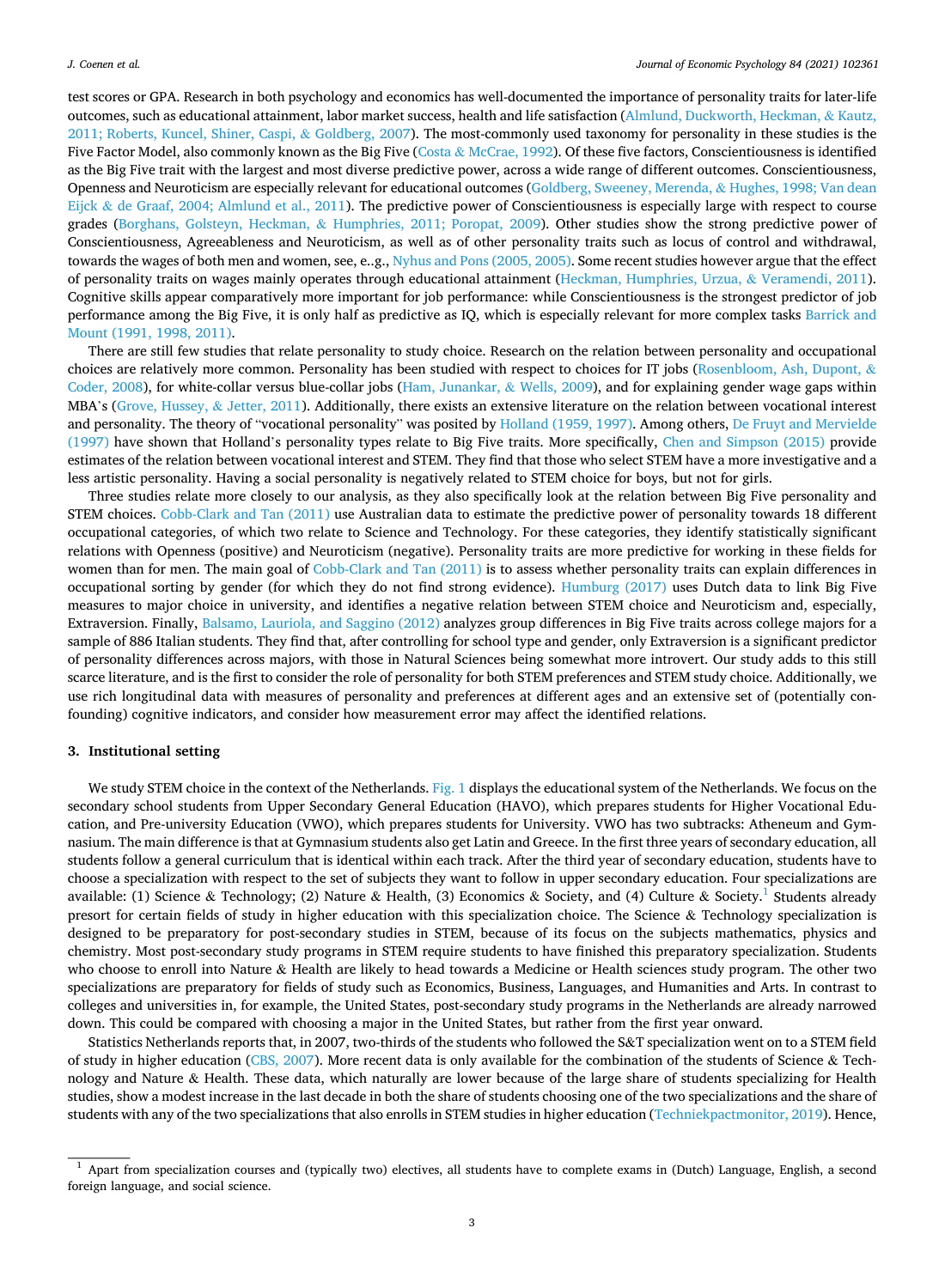<span id="page-3-0"></span>

**Fig. 1.** The Dutch education system. Note: ISCED level in parentheses.

we may consider the figures for 2007 as a lower bound estimate of the current transition rate, and can conclude that a considerable share of the students in this S&T specialization continue a STEM education.

After two years in Upper Secondary General Education students take their final exams. After passing these exams and consequently acquiring a diploma, they can enroll into a Higher Vocational Education study program. The students in Pre-university education spend three years in higher secondary education before their final exams. After graduation, they are eligible to enroll into university programs. Many study programs require prospective students to have passed exams in specific subjects, either as part of their specialization or as an elective.

## **4. Identification and estimation model**

Our goal is to estimate the relevance of personality traits towards both preferences for STEM and choice for STEM specialization. As a first indication of students' STEM preference, we regress whether students have a preference for working in a STEM occupation in the future on ability measures, personality traits and student background characteristics:

$$
P_i = \alpha_0 + PT_i' \alpha_1 + A_i' \alpha_2 + X_i' \alpha_3 + \epsilon_i \tag{1}
$$

*Pi* measures the preference for a STEM occupation, and is measured on a Likert scale from 1 to 5. We therefore estimate an ordered logit model. Similarly, we estimate the same specification using students' preferences for a STEM field of study. We use an OLS model in this particular case, as this measure of *Pi* is a standardized sum score based on responses to 11 items. *PT* are indicators for the Big Five factors. *A* is a vector of ability measures of students, and *X* are student and family background characteristics. Ability is proxied by (1) track in secondary education, (2) student performance on an IQ test (3 components: figures, numbers and words), (3) student performance on a mathematics test and, (4) student performance on a reading test. Student and family characteristics include sex, parental education (father) and ethnicity.

Additionally, we estimate relations towards the actual choice of specializing in STEM in high school. We estimate the probability of students to enroll into this track by:

$$
ST_i = \alpha_0 + PT_i' \alpha_1 + A_i' \alpha_2 + X_i' \alpha_3 + \epsilon_i
$$
\n(2)

in which *ST* equals 1 if a student enrolls into the Science & Technology track and 0 otherwise. We use a logit specification for this outcome.

# **5. Data & descriptive statistics**

## *5.1. Data<sup>2</sup>*

We use data from the Education Monitor Limburg (Onderwijsmonitor Limburg, or OML), which collects administrative data registered by primary and secondary schools, takes additional cognitive tests and collects student and parental data via questionnaires. Almost all primary and secondary schools in the province of Limburg in the Southeast of the Netherlands participate in the OML. The data collections take place in grade 6, the final year of primary education, and in grade 9, the third year of secondary education, in which students choose their specialization for upper secondary education. OML data is collected annually in grade 6 and biannually in grade 9. The data collection is approved by the local ethical committee (ERCIC-092-12-07-2018). We use data on the 2009 primary education cohort and the 2012 secondary education cohort (which to a large extent are the same students at different ages).

<sup>&</sup>lt;sup>2</sup> More detailed information on data sources and measures is provided in Web Appendix A.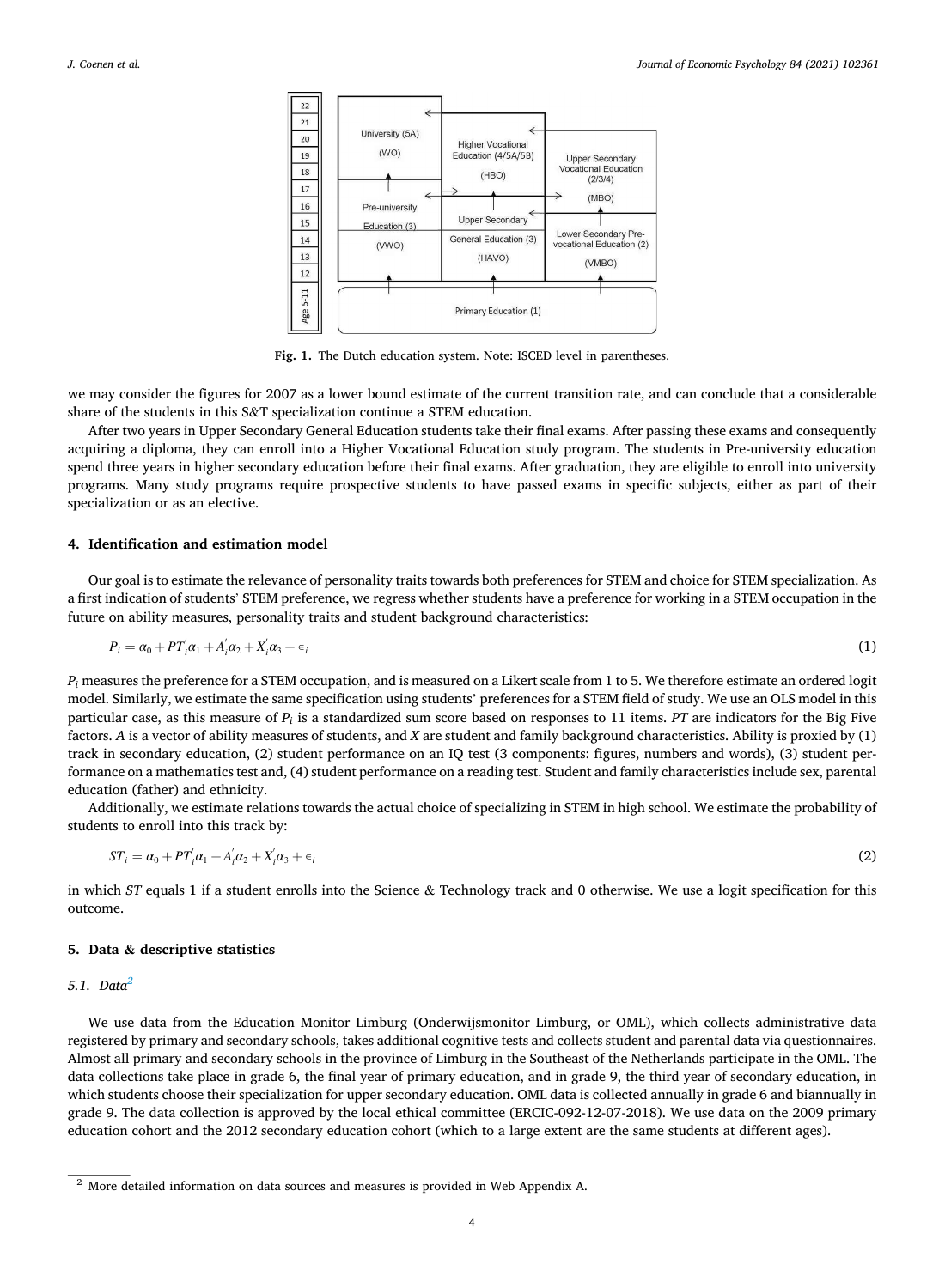<span id="page-4-0"></span>The Big Five indicators are collected in both grade 6 and grade 9. The items are selected from a Dutch translation of the 50-item IPIP representation of the[Goldberg \(1992\)](#page-15-0) markers for the Big-Five factor structure. The IPIP personality inventory has been used and validated in research across different cultural contexts and ages. For every factor of the Big Five taxonomy the four simultaneously most predictive items were selected using data from the 2009 DNB Household Survey.

We use two measures of STEM preferences. One is an occupational preference measure, based on one item that asks students on a 1- 5 Likert scale their likelihood of working in a STEM profession in the future.<sup>3</sup> The other is a measure of STEM study preference, relying on linked data from a questionnaire for study choice counseling, administered by an external bureau. The test adapts the work of [Liao,](#page-15-0) [Armstrong, and Rounds \(2008\)](#page-15-0) to the Dutch labour market. It consists of 198 items, of which 11 are directed towards STEM interest. See Web Appendix A for more detail.

We note that our STEM occupational preference measure is essentially a self-estimated likelihood of working in a STEM profession. It is therefore likely to incorporate self-assessed ability and external circumstances as well (although this likely applies to any concrete measure of preference). We label both measures as preferences in the remainder of the paper, with these caveats in mind. Results can reveal to what extent this conceptual difference matters for the relation towards personality traits. Moreover, estimations control for cognitive ability, among other factors, and therefore it is plausible that the remaining variation is dominated by individual preferences. 4

The OML also administers tests for IQ in grade 6 and for IQ, mathematics and reading in grade 9. The grade 6 IQ test contains 43 items and the grade 9 test contains 25 items. Each test is identical for all students. The 9th grade math and language tests contain different versions for the different tracks, with overlapping items. On average, students receive 23 mathematics questions and 24 reading questions. All test scores are standardized sum scores of the number of questions completed. Differences in the difficulty levels of the versions are captured by the track fixed effects. In an alternative approach, we use IRT to create scores that are comparable across tracks. This leads to very similar results. The assignment of math and language tests was randomized: one third of the students took only the math test, one third only the language tests and one third took both tests. This means that the share of students with scores on both tests is relatively small, and our most complete specifications are therefore based on smaller samples. As a robustness check, we will estimate our models with SEM using FIML (Full Information Maximum Likelihood), to determine to what extent differences between our models are caused by the reduced sample, rather than by the addition of the mathematics and/or reading achievement scores as control variables. Finally, the OML data contains subjective measures of students' self-confidence in a range of different skills, including arithmetic (measured on a scale from 1-5). We include this measure in extended specifications of our model, in order to assess whether subjective beliefs about the own ability are potential drivers of results, over and above objective measures of cognitive skills.

#### *5.2. Descriptive statistics*

The differences between students that do and students that do not choose the S&T track are of a similar size with respect to IQ (0.302) and mathematics (0.385) scores. The difference in IQ is largest for the non-verbal aspects of the IQ test. The difference in reading performance is very small and not statistically significant: 0.027 SD. Students who choose the S&T track also have substantially more confidence in their own level of arithmetic. To sum up, there are differences between students who choose the Science & Technology track and students who do not, in cognitive skills, personality traits and in self-confidence.(see [Table 1\)](#page-5-0)

[Table 2](#page-5-0) shows a similar comparison, now across indicators of background and track. The table shows that boys are far more likely to choose the Science & Technology track than girls: 27% of all male students chooses this track, while the same holds for only 7% of the female students. Strong sex differences in STEM choice are a consistent finding across the world (see, e.g., [OECD \(2016\)\)](#page-15-0), and this sample is thus no exception.

The higher the level of secondary education students are in, the more likely students are to choose the Science & Technology track. At the Havo level, only 14% of the students opts for the S&T track. In Atheneum, this percentage goes up to 19%, while in Gymnasium, 24% of the students choose to enter the Science & Technology track. Only 12% of students with a non-western immigrant background choose the S&T track. Lastly, the higher the paternal education level, the more likely students are to opt for the S&T track. See Web Appendix A for a correlation table with all the variables of the analysis.

## **6. Results**

In every analysis we estimate six versions of our model: In the first step, we only include the indicators of the Big Five. In the second step we add student characteristics: sex, the current level of the students (havo, atheneum or gymnasium) and dummy variables to control for the students' ethnicity and parental education (paternal). In the third step we add the perceived ability in mathematics (confidence in arithmetic). In the fourth step, we add the three subscores of the IQ test. In the fifth step, we add the mathematics achievement test score. Finally, in the sixth step, we add the reading test score. Note that the number of observations decreases

<sup>&</sup>lt;sup>3</sup> The occupational preference measure is based on a single item from the student questionnaire and thus does not rely on any established measure. We recognize that this can induce higher standard errors for effect sizes in those regressions.

The counseling test is not taken by all students in the OML population. This subset contains relatively more students from the top Gymnasium track. Parental education and math scores are slightly higher, but IQ scores and personality traits are highly similar to the main sample. We analyze the potential implications of these differences in sample size in Section 6.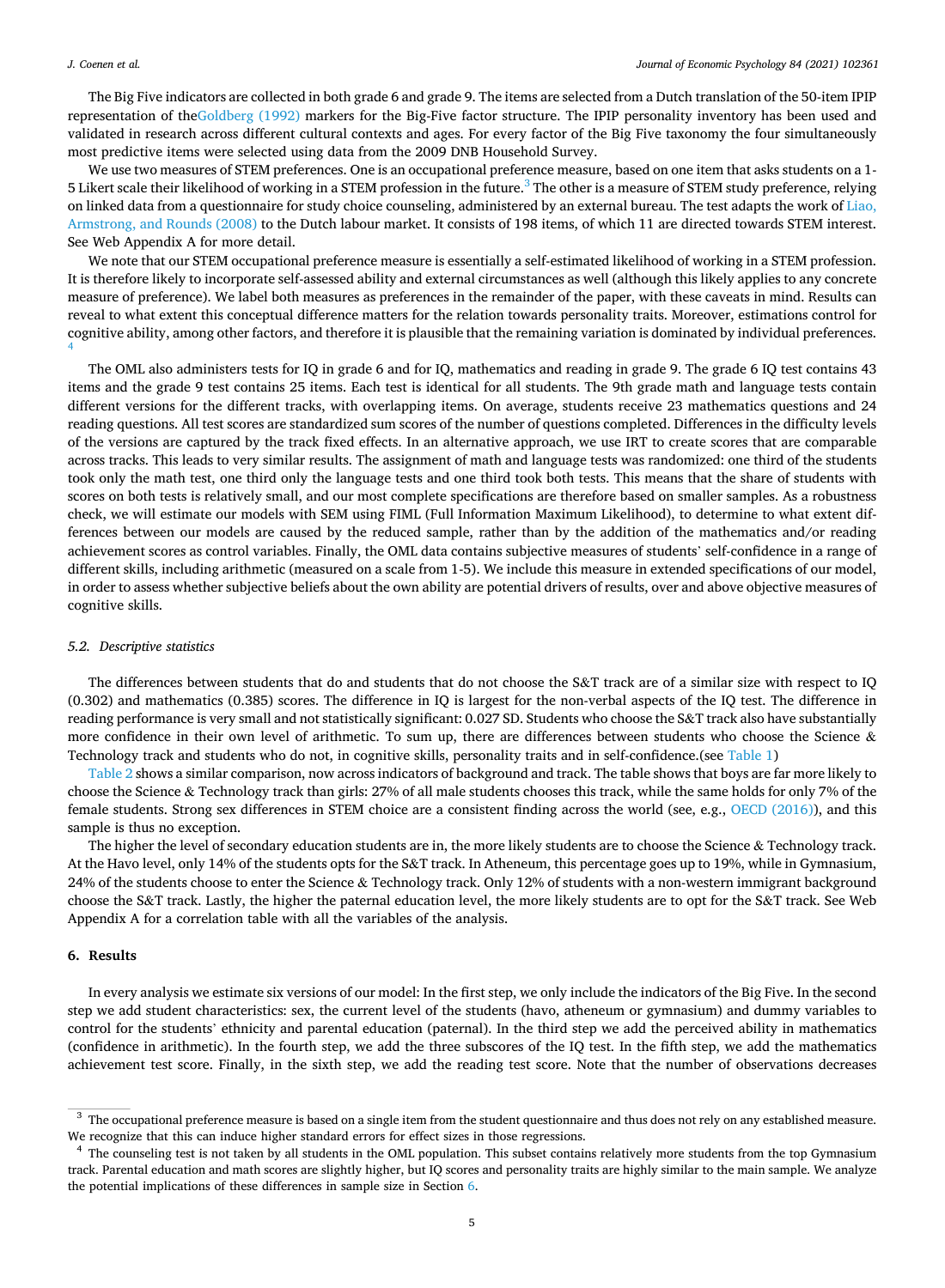<span id="page-5-0"></span>Descriptive statistics: personality and ability (S&T students vs. all other students).

|                          | S&T      |     |          | Other tracks |             |  |  |
|--------------------------|----------|-----|----------|--------------|-------------|--|--|
|                          | Mean     | N   | Mean     | N            |             |  |  |
| Personality traits       |          |     |          |              |             |  |  |
| <b>Openness</b>          | 0.311    | 590 | 0.180    | 2887         | $0.131**$   |  |  |
| Conscientiousness        | 0.028    | 590 | $-0.002$ | 2887         | 0.030       |  |  |
| Extraversion             | $-0.268$ | 590 | 0.093    | 2887         | $-0.362***$ |  |  |
| Agreeableness            | $-0.112$ | 590 | 0.200    | 2887         | $-0.313***$ |  |  |
| Neuroticism              | $-0.270$ | 590 | $-0.012$ | 2887         | $-0.258***$ |  |  |
| Ability measures         |          |     |          |              |             |  |  |
| IO total                 | 0.757    | 568 | 0.455    | 2775         | $0.302***$  |  |  |
| IQ figures               | 0.557    | 568 | 0.283    | 2775         | $0.275***$  |  |  |
| IQ numbers               | 0.689    | 568 | 0.381    | 2775         | $0.308***$  |  |  |
| IQ words                 | 0.342    | 568 | 0.220    | 2775         | $0.122*$    |  |  |
| Mathematics test         | 0.796    | 423 | 0.411    | 1990         | $0.385***$  |  |  |
| Reading test             | 0.279    | 415 | 0.252    | 2109         | 0.027       |  |  |
| Confidence in arithmetic | 7.747    | 580 | 6.753    | 2851         | $0.994***$  |  |  |

Note:  $* =$  significant at the .05 level.  $** =$  significant at the .01 level.  $*** =$  significant at the .001 level.

# **Table 2**

Descriptive statistics: background variables.

|                                              | % S&T | % of sample | N    |
|----------------------------------------------|-------|-------------|------|
| Sex                                          |       |             |      |
| <b>Boys</b>                                  | 27.48 | 47.53       | 1634 |
| Girls                                        | 7.32  | 52.47       | 1804 |
| Track                                        |       |             |      |
| Havo                                         | 14.13 | 48.66       | 1692 |
| Atheneum                                     | 18.53 | 40.81       | 1419 |
| Gymnasium                                    | 24.04 | 10.53       | 366  |
| Origin                                       |       |             |      |
| Province of Limburg                          | 16.61 | 75.15       | 2601 |
| Rest of the Netherlands                      | 20.04 | 16.15       | 559  |
| Immigrant from western country               | 17.07 | 3.55        | 123  |
| Immigrant from non-western country           | 12.36 | 5.14        | 178  |
| Parental education (father)                  |       |             |      |
| Primary education                            | 13.64 | 1.32        | 44   |
| Lower secondary pre-vocational education     | 15.16 | 28.19       | 943  |
| Upper secondary vocational/general education | 15.91 | 27.80       | 930  |
| Higher vocational education                  | 18.21 | 23.32       | 780  |
| University                                   | 18.52 | 19.37       | 648  |

Note: '% S&T' shows the share of each group that chooses the Science and Technology specialization. '% of sample' shows the fraction of the sample that each group represents.

substantially in models 5 and 6, because only (randomly) selected students make both tests.

# *6.1. Occupational preferences for STEM*

We first present results for the ordered logit model with respect to preferences for a STEM occupation in grade 9, shown in [Table 3](#page-6-0). We can draw several conclusions from [Table 3](#page-6-0). Openness to Experience, Agreeableness and Extraversion are the strongest Big Five predictors of preferences for a STEM occupation. For Openness and Agreeableness, a sizable part of the initial association in the most simple model (1) is driven by sex and track, but the relationship remains strongly statistically significant in more extensive models, and is very stable from Models 2 through 6. For Extraversion, part of the initial association is driven by differences in cognitive ability. The magnitude of the coefficients is very similar between these three indicators. Using the odds ratios, an increase of one standard deviation (SD) on the Openness scale is associated with around a 20% increase in the odds of having a high value for STEM occupational preferences. These associations equal around 21% and 22% for Agreeableness and Extraversion, respectively, in the opposite direction. Conscientiousness might also be related to preferences for a STEM occupation, but, after controlling for ability measures, is only significant in the most complete model (about 11%). Lastly, the measure for Neuroticism is only statistically significant and negative in the reduced models 1-3, but insignificant once the ability measures are included in models 4-6.

Results for the background variables show that sex has the strongest association with the preference for working in a STEM occupation. IQ and mathematics test scores are positively related to preference for working in a STEM occupation, while the opposite holds for reading test scores. The latter result holds conditional on IQ and math scores and is therefore rather an indicator of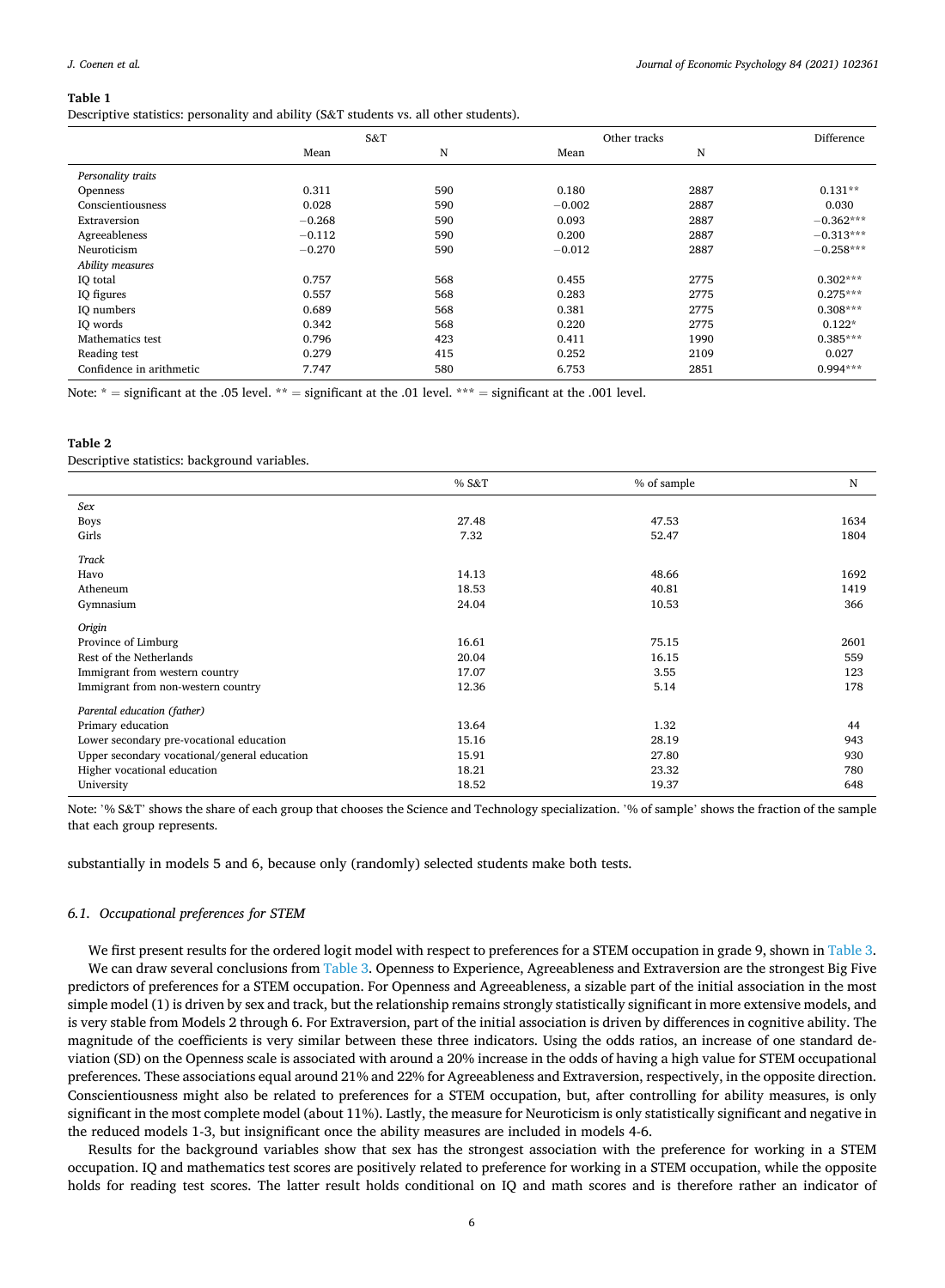<span id="page-6-0"></span>Ordered logit estimates STEM occupational preference (grade 9).

|                                              | (1)         | (2)         | (3)         | (4)         | (5)         | (6)         |
|----------------------------------------------|-------------|-------------|-------------|-------------|-------------|-------------|
| Openness                                     | $0.328***$  | $0.210***$  | $0.196***$  | $0.192***$  | $0.174***$  | $0.182**$   |
|                                              | (0.037)     | (0.039)     | (0.039)     | (0.040)     | (0.048)     | (0.058)     |
| Conscientiousness                            | $0.072*$    | $0.103**$   | 0.063       | 0.069       | 0.068       | $0.104*$    |
|                                              | (0.033)     | (0.034)     | (0.035)     | (0.036)     | (0.043)     | (0.052)     |
| Extraversion                                 | $-0.354***$ | $-0.309***$ | $-0.310***$ | $-0.290***$ | $-0.256***$ | $-0.196***$ |
|                                              | (0.035)     | (0.036)     | (0.037)     | (0.038)     | (0.044)     | (0.052)     |
| Agreeableness                                | $-0.348***$ | $-0.221***$ | $-0.215***$ | $-0.230***$ | $-0.239***$ | $-0.237***$ |
|                                              | (0.041)     | (0.044)     | (0.044)     | (0.045)     | (0.054)     | (0.065)     |
| Neuroticism                                  | $-0.255***$ | $-0.128***$ | $-0.077*$   | $-0.059$    | $-0.071$    | $-0.078$    |
|                                              | (0.035)     | (0.037)     | (0.038)     | (0.039)     | (0.045)     | (0.056)     |
| Female                                       |             | $-0.903***$ | $-0.772***$ | $-0.807***$ | $-0.834***$ | $-0.845***$ |
|                                              |             | (0.073)     | (0.075)     | (0.076)     | (0.090)     | (0.112)     |
| Atheneum                                     |             | $0.337***$  | $0.269***$  | 0.133       | $-0.020$    | 0.098       |
|                                              |             | (0.071)     | (0.072)     | (0.076)     | (0.092)     | (0.120)     |
| Gymnasium                                    |             | $0.425***$  | $0.336**$   | 0.173       | 0.111       | $0.326*$    |
|                                              |             | (0.112)     | (0.113)     | (0.119)     | (0.144)     | (0.185)     |
| Confidence in arithmetic                     |             |             | $0.209***$  | $0.185***$  | $0.154***$  | $0.132***$  |
|                                              |             |             | (0.020)     | (0.021)     | (0.024)     | (0.029)     |
| IQ figures                                   |             |             |             | $0.191***$  | $0.178***$  | $0.171**$   |
|                                              |             |             |             | (0.039)     | (0.047)     | (0.058)     |
| IQ numbers                                   |             |             |             | $0.144***$  | $0.131**$   | 0.115       |
|                                              |             |             |             | (0.040)     | (0.048)     | (0.059)     |
| IQ words                                     |             |             |             | 0.011       | 0.002       | 0.001       |
|                                              |             |             |             | (0.033)     | (0.039)     | (0.048)     |
| Mathematics test                             |             |             |             |             | $0.216***$  | $0.224***$  |
|                                              |             |             |             |             | (0.051)     | (0.061)     |
| Reading test                                 |             |             |             |             |             | $-0.161*$   |
|                                              |             |             |             |             |             | (0.067)     |
| Controls ethnicity and<br>parental education | no          | yes         | yes         | yes         | yes         | yes         |
| Pseudo R2                                    | 0.034       | 0.054       | 0.066       | 0.072       | 0.073       | 0.070       |
| N                                            | 3477        | 3296        | 3255        | 3134        | 2255        | 1524        |

Note:  $*$  = significant at the .05 level.  $**$  = significant at the .01 level.  $***$  = significant at the .001 level.

comparative (dis)advantage. Preference for a STEM occupation gradually increases with track level. Students with higher selfconfidence in arithmetic are more likely to have a preference for a STEM occupation, although the estimates become smaller once we control for math achievement.

### *6.2. Study preferences for STEM*

[Table 4](#page-7-0) provides the results with respect to preferences for a STEM study field, using the STEM preference measure from the study counseling test. The indicator for preference for a STEM field of study in higher education is on a different scale, as it is standardized with a mean of 0 and a standard deviation of 1. Therefore a direct comparison to Table 3 in terms of coefficients is not possible. The results indicate that a one standard deviation increase in Openness to Experience is associated with a 0.08-0.12 standard deviation increase in the STEM field of study preference scale. For Agreeableness, this association equals around -0.14. The estimate for Neuroticism means that students, depending on the model, show between 0.05 and 0.11 standard deviation less interest in a STEM field of study, when they are one standard deviation higher on the Neuroticism scale. The coefficient is comparable to that of Openness, in the most complete model. Conscientiousness has a significant negative association with preference for a STEM field of study at the .05 level in model 4, but the p-value becomes respectively .057 and .077 in models 5 and 6. Extraversion has a significant association with STEM field of study preference in the reduced Models 1-4, but this is driven by differences in sex, study track and math achievement.

As mentioned before, the STEM study preference measure is only available for a subset of students. Hence, differences in results between Tables 3 and 4 can partly be caused by differences in the sample. When we estimate results for STEM occupational preferences with the limited sample, we obtain largely similar results. The estimates decrease somewhat for Openness to Experience and Conscientiousness and increase somewhat for Neuroticism. As such, the difference in results between Tables 3 and 4 for the latter two variables appear partly because of the sample.

Results for the other indicators are in the same direction as in Table 3. The main difference is the statistically insignificant result for the IQ numbers score. Confidence in arithmetic and reading achievement are statistically insignificant in the most complete model, but note that the sample size is particularly small in Model 6.

## *6.3. STEM specialization choice*

The analyses presented so far focus on STEM preferences, either towards study programs or towards occupations. We now analyze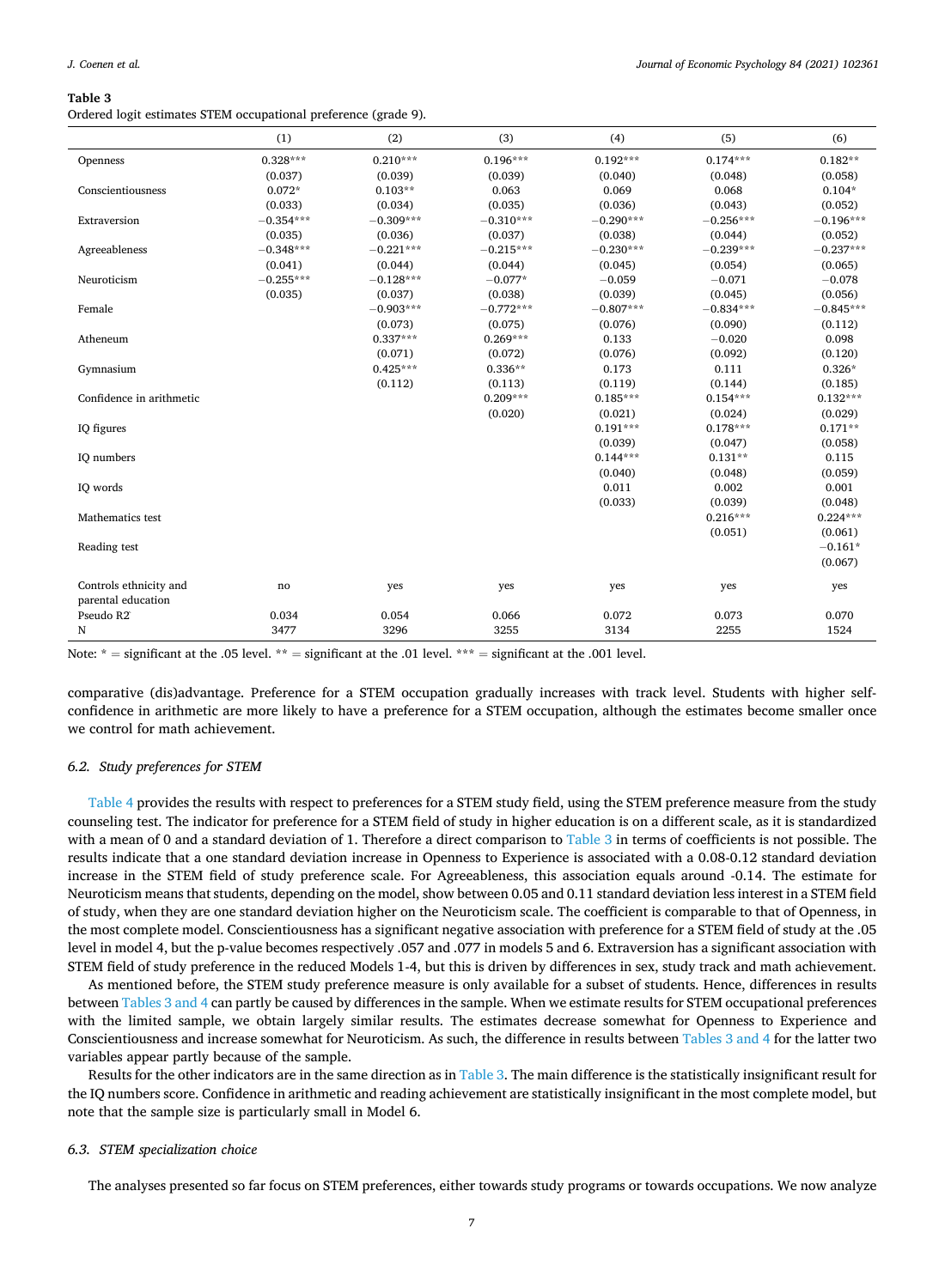<span id="page-7-0"></span>OLS estimates STEM study field preference (grade 9).

|                                              | (1)         | (2)         | (3)         | (4)         | (5)         | (6)         |
|----------------------------------------------|-------------|-------------|-------------|-------------|-------------|-------------|
| Openness                                     | $0.198***$  | $0.095***$  | $0.090***$  | $0.084**$   | $0.092**$   | $0.117**$   |
|                                              | (0.028)     | (0.025)     | (0.025)     | (0.026)     | (0.032)     | (0.038)     |
| Conscientiousness                            | $-0.078**$  | $-0.034$    | $-0.046*$   | $-0.050*$   | $-0.055$    | $-0.062$    |
|                                              | (0.027)     | (0.023)     | (0.024)     | (0.025)     | (0.029)     | (0.035)     |
| Extraversion                                 | $-0.122***$ | $-0.079**$  | $-0.073**$  | $-0.059*$   | $-0.018$    | $-0.029$    |
|                                              | (0.027)     | (0.024)     | (0.024)     | (0.025)     | (0.029)     | (0.034)     |
| Agreeableness                                | $-0.280***$ | $-0.116***$ | $-0.117***$ | $-0.127***$ | $-0.148***$ | $-0.141**$  |
|                                              | (0.033)     | (0.031)     | (0.030)     | (0.032)     | (0.037)     | (0.045)     |
| Neuroticism                                  | $-0.159***$ | $-0.058*$   | $-0.048*$   | $-0.052*$   | $-0.059*$   | $-0.108**$  |
|                                              | (0.027)     | (0.024)     | (0.025)     | (0.025)     | (0.030)     | (0.037)     |
| Female                                       |             | $-1.068***$ | $-1.034***$ | $-1.053***$ | $-1.095***$ | $-1.021***$ |
|                                              |             | (0.049)     | (0.050)     | (0.051)     | (0.059)     | (0.074)     |
| Atheneum                                     |             | 0.096       | 0.079       | 0.038       | $-0.023$    | 0.005       |
|                                              |             | (0.050)     | (0.050)     | (0.052)     | (0.063)     | (0.082)     |
| Gymnasium                                    |             | 0.062       | 0.044       | $-0.006$    | 0.025       | 0.122       |
|                                              |             | (0.068)     | (0.068)     | (0.070)     | (0.086)     | (0.115)     |
| Confidence in arithmetic                     |             |             | $0.051***$  | $0.037**$   | $0.031*$    | 0.022       |
|                                              |             |             | (0.013)     | (0.013)     | (0.015)     | (0.019)     |
| IQ figures                                   |             |             |             | $0.080**$   | $0.102**$   | $0.117**$   |
|                                              |             |             |             | (0.026)     | (0.031)     | (0.039)     |
| IQ numbers                                   |             |             |             | 0.016       | 0.023       | 0.009       |
|                                              |             |             |             | (0.026)     | (0.031)     | (0.039)     |
| IQ words                                     |             |             |             | 0.031       | 0.016       | 0.024       |
|                                              |             |             |             | (0.022)     | (0.026)     | (0.032)     |
| Mathematics test                             |             |             |             |             | $0.086*$    | $0.123**$   |
|                                              |             |             |             |             | (0.035)     | (0.042)     |
| Reading test                                 |             |             |             |             |             | $-0.045$    |
|                                              |             |             |             |             |             | (0.047)     |
| Controls ethnicity and<br>parental education | no          | yes         | yes         | yes         | yes         | yes         |
| Adjusted R2                                  | 0.132       | 0.374       | 0.383       | 0.394       | 0.415       | 0.406       |
| N                                            | 1350        | 1271        | 1254        | 1181        | 851         | 580         |

Note:  $* =$  significant at the .05 level.  $** =$  significant at the .01 level.  $*** =$  significant at the .001 level.

the relation between personality and choosing the Science & Technology subtrack in higher secondary education, which is the first specialization choice that students make in the Dutch education system. These results are presented in [Table 5](#page-8-0).

[Table 5](#page-8-0) reveals a strong and robust relation between Extraversion and STEM specialization. A 1 SD increase in Extraversion is associated with an increase in choosing the S&T track of 22 to 25 percent, which is highly substantial. For Conscientiousness, there is no relation with S&T choice in any of the models. The results for the other three Big Five factors are more ambiguous. Both Openness to Experience (positive) and Neuroticism (negative) show strong associations to STEM specialization in Model 1, but these are largely driven by sex and track. Estimates are statistically insignificant in the more complete models but point estimates are similar in Model 6 compared to Model 2. Therefore this result could be driven by the smaller sample sizes in the more extensive models. We will further investigate this in Section [7.1](#page-11-0). For Agreeableness, Model 1 also shows a strong (negative) association with S&T choice which is again largely driven by sex and track differences. The estimate for Agreeableness is statistically significant in all models but the final Model 6, and shows a relatively strong sensitivity to including reading achievement. As the analysis in Section [7](#page-11-0) will show, this sensitivity does not occur because of a confounding relation with reading scores, but because of the reduction in sample size.

Hence, it remains somewhat inconclusive whether Openness to Experience, Agreeableness and Neuroticism are predictive of STEM specialization once cognitive ability and background are controlled for. In any case, the statistical significance of these indicators is already lower in the reduced Model 2 compared to the results for preferences, and also substantially lower in size compared to Extraversion. Therefore, it appears that Big Five traits are a stronger determinant of STEM preference than for actual choices towards STEM specialization, with one very notable exception in terms of Extraversion.<sup>5</sup> On the other hand, [Table 5](#page-8-0) shows strong associations between S&T choice and all measures of IQ and math achievement, math self-confidence and being in the top track (and, as expected, an especially strong relation to sex). As such, these results suggest that actual choices towards STEM are driven relatively more by ability indicators than by personality.<sup>6</sup> We now provide a more direct comparison of these components.

<sup>&</sup>lt;sup>5</sup> Studies have shown that relations between personality traits and school outcomes may operate through motivation or work drive (see, e.g., [Lounsbury, Sundstrom, Loveland,](#page-15-0) & Gibson, 2003). We assessed this potential mediator by adding a school motivation variable to the model. This leads to virtually identical estimates, and motivation itself is not a statistically significant predictor of STEM outcomes in the full model. Hence, the relation between personality and STEM does not appear mediated by motivation.

<sup>&</sup>lt;sup>6</sup> The finding that IQ relates strongly to all STEM outcomes, also conditional on math achievement, is an important finding, since many studies on STEM choice only consider math scores as measures of cognitive achievement.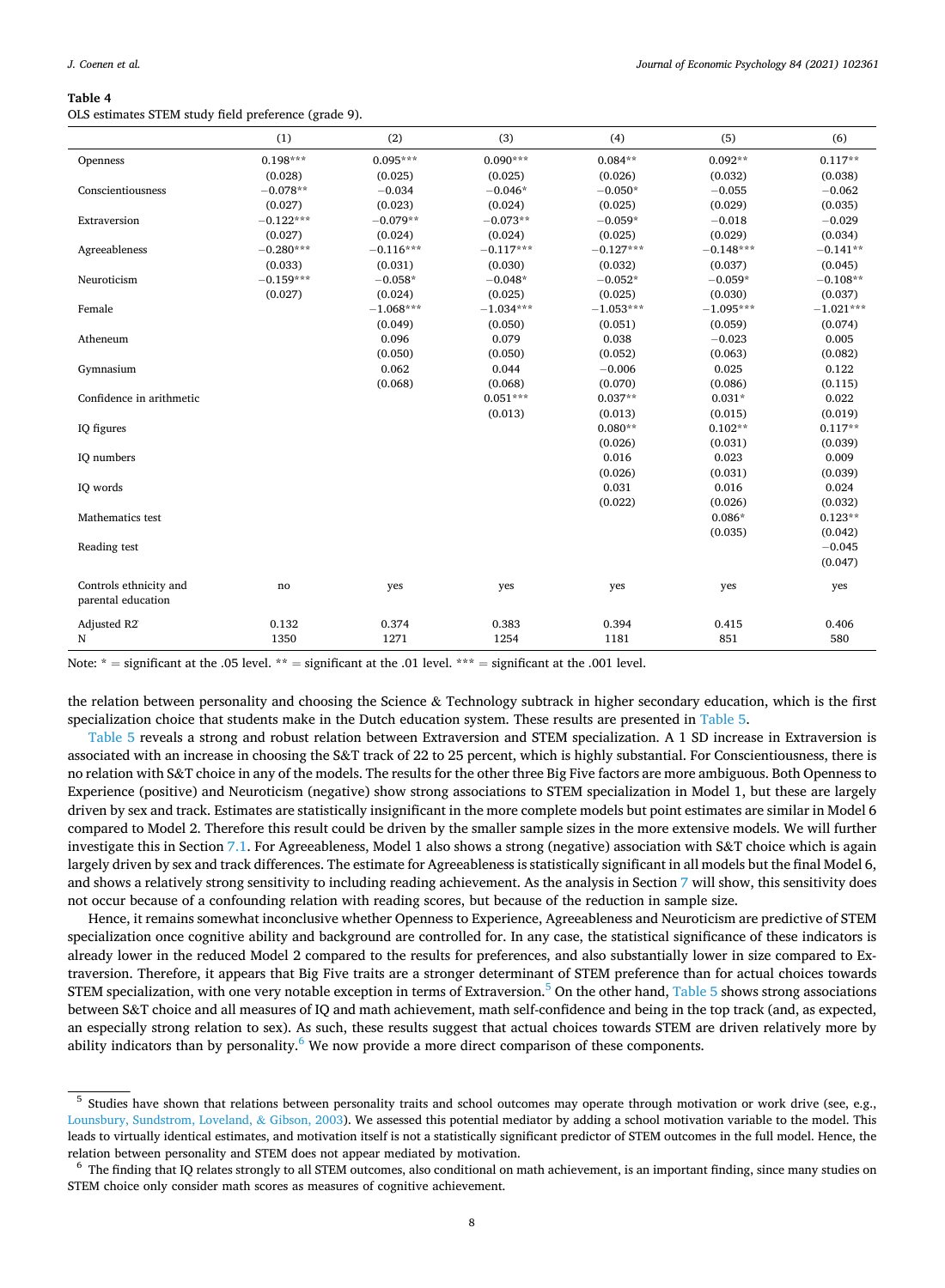<span id="page-8-0"></span>Logit estimates STEM specialization choice (grade 9).

|                                              | (1)         | (2)         | (3)         | (4)         | (5)         | (6)         |
|----------------------------------------------|-------------|-------------|-------------|-------------|-------------|-------------|
| Openness                                     | $0.308***$  | $0.151**$   | $0.133*$    | 0.115       | 0.101       | 0.126       |
|                                              | (0.053)     | (0.058)     | (0.059)     | (0.061)     | (0.072)     | (0.088)     |
| Conscientiousness                            | 0.008       | 0.068       | 0.029       | 0.042       | 0.048       | 0.061       |
|                                              | (0.048)     | (0.051)     | (0.053)     | (0.054)     | (0.064)     | (0.079)     |
| Extraversion                                 | $-0.357***$ | $-0.306***$ | $-0.301***$ | $-0.280***$ | $-0.249***$ | $-0.284***$ |
|                                              | (0.050)     | (0.054)     | (0.055)     | (0.057)     | (0.067)     | (0.080)     |
| Agreeableness                                | $-0.317***$ | $-0.137*$   | $-0.126*$   | $-0.157*$   | $-0.182*$   | $-0.084$    |
|                                              | (0.056)     | (0.061)     | (0.063)     | (0.065)     | (0.077)     | (0.095)     |
| Neuroticism                                  | $-0.282***$ | $-0.108$    | $-0.062$    | $-0.034$    | $-0.054$    | $-0.102$    |
|                                              | (0.051)     | (0.056)     | (0.057)     | (0.059)     | (0.070)     | (0.087)     |
| Female                                       |             | $-1.412***$ | $-1.258***$ | $-1.261***$ | $-1.261***$ | $-1.189***$ |
|                                              |             | (0.119)     | (0.122)     | (0.124)     | (0.145)     | (0.181)     |
| Atheneum                                     |             | $0.422***$  | $0.361**$   | 0.161       | $-0.069$    | 0.065       |
|                                              |             | (0.108)     | (0.110)     | (0.116)     | (0.142)     | (0.188)     |
| Gymnasium                                    |             | $0.651***$  | $0.582***$  | 0.311       | 0.251       | $0.606*$    |
|                                              |             | (0.159)     | (0.163)     | (0.172)     | (0.206)     | (0.268)     |
| Confidence in arithmetic                     |             |             | $0.240***$  | $0.200***$  | $0.184***$  | $0.202***$  |
|                                              |             |             | (0.033)     | (0.034)     | (0.040)     | (0.050)     |
| IQ figures                                   |             |             |             | $0.243***$  | $0.233**$   | $0.282**$   |
|                                              |             |             |             | (0.060)     | (0.073)     | (0.091)     |
| IQ numbers                                   |             |             |             | $0.228***$  | $0.213**$   | 0.164       |
|                                              |             |             |             | (0.066)     | (0.079)     | (0.098)     |
| IQ words                                     |             |             |             | 0.032       | 0.073       | 0.132       |
|                                              |             |             |             | (0.051)     | (0.060)     | (0.076)     |
| Mathematics test                             |             |             |             |             | $0.366***$  | $0.373***$  |
|                                              |             |             |             |             | (0.080)     | (0.097)     |
| Reading test                                 |             |             |             |             |             | $-0.166$    |
|                                              |             |             |             |             |             | (0.104)     |
| Controls ethnicity and<br>parental education | no          | yes         | yes         | yes         | yes         | yes         |
| PseudoR2                                     | 0.052       | 0.112       | 0.134       | 0.143       | 0.162       | 0.167       |
| N                                            | 3477        | 3296        | 3255        | 3134        | 2255        | 1524        |

Note:  $* =$  significant at the .05 level.  $** =$  significant at the .01 level.  $*** =$  significant at the .001 level.

## *6.4. Comparing coefficients*

[Fig. 2](#page-9-0) shows results when the coefficients for Model 6 of [Tables 3](#page-6-0)–5 are rescaled, thereby anchoring the coefficient for the IQ figures subscore at the value of 1 (underlying coefficients, also for Models 4 and 5, are shown in [Table 3](#page-6-0) of Web Appendix B). This allows for more directly comparing the coefficients between the different STEM outcomes, and for assessing the relative importance of cognitive skills versus personality traits in explaining STEM preferences and specialization choice.

[Fig. 2](#page-9-0) highlights several conclusions. First, the relation between Agreeableness and both of the STEM preference measures is especially strong, exceeding that of the IQ figures subscore, as well as all other measures of cognitive ability. The relation between Openness to Experience and STEM preferences is on par with that of the IQ figures subscore. Estimates for Extraversion exceed those of the IQ anchor for occupational STEM preferences, and also for STEM specialization.<sup>7</sup> Hence, while Extraversion is the only statistically significant predictor of S&T track choice, the magnitude of this association is sizable. Conscientiousness and Neuroticism show relations to preferences (occupational and study preferences, respectively), but with relatively low estimates, and neither relates significantly to STEM specialization. As mentioned before, the lack of statistically significant results with respect to STEM specialization for any other factor other than Extraversion could be due to small sample sizes in the more extensive models. [Table 3](#page-6-0) in Web Appendix B shows, however, that the point estimates are also markedly lower than for the preference outcomes, when we anchor results on the association of the figures subscore of IQ.

For all our main results (models 4-6) we have also corrected for multiple comparisons. Therefore, in [Table 6,](#page-9-0) we show our estimates with Bonferroni corrected p-values, as well as the results of F-tests for joint significance of the personality traits. [Table 6](#page-9-0) shows very similar results as before. The main difference is that Conscientiousness is no longer significant in any model.

## *6.5. Differences by sex*

The results from [Tables 3](#page-6-0)–5 also emphasize the role of sex as the dominant factor in explaining STEM preferences and choice, also

 $^7$  This remains so when we exclude the IQ subscores for numbers and words. Hence, the IQ figures coefficient is not mitigated here by the inclusion of other IQ subscores.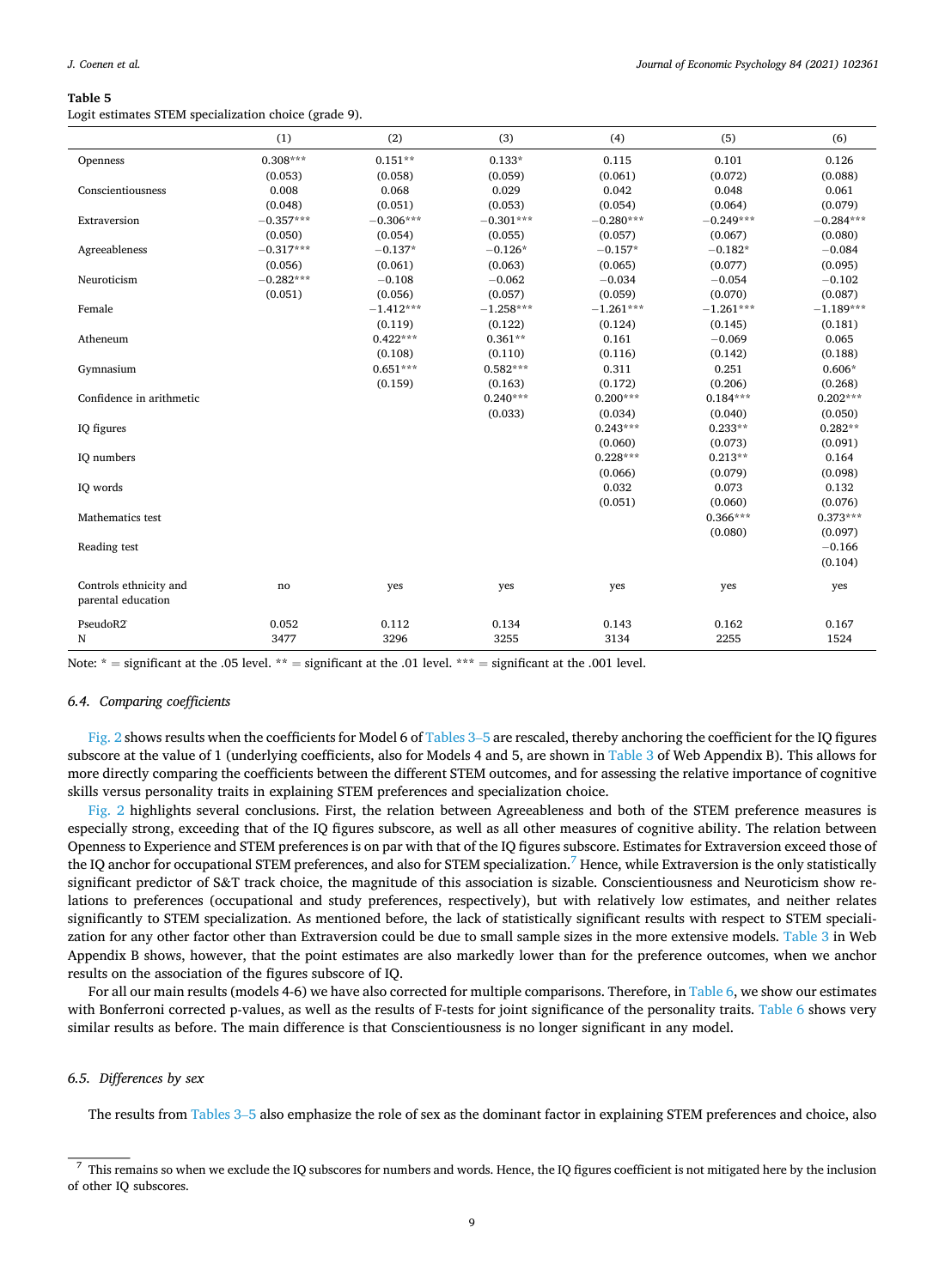$15$ 

<span id="page-9-0"></span>

**Fig. 2.** Main results rescaled around IQ figures. Note: bars with solid borders are significant at the .01 level.

| Table 6                                          |
|--------------------------------------------------|
| Main results corrected for multiple comparisons. |

|                              | Preference STEM occupation |             |             |             | Preference STEM field of study |            |             | S&T track  |            |  |
|------------------------------|----------------------------|-------------|-------------|-------------|--------------------------------|------------|-------------|------------|------------|--|
|                              | (4)                        | (5)         | (6)         | (4)         | (5)                            | (6)        | (4)         | (5)        | (6)        |  |
| Bonferroni adjusted p-values |                            |             |             |             |                                |            |             |            |            |  |
| Openness                     | $0.192***$                 | $0.174**$   | $0.182**$   | $0.084**$   | $0.092*$                       | $0.117*$   | 0.115       | 0.101      | 0.126      |  |
|                              | [0.000]                    | [0.001]     | [0.008]     | [0.007]     | [0.018]                        | [0.011]    | [0.288]     | [0.796]    | [0.761]    |  |
| Conscientiousness            | 0.069                      | 0.068       | 0.104       | $-0.050$    | $-0.055$                       | $-0.062$   | 0.042       | 0.048      | 0.061      |  |
|                              | [0.281]                    | [0.551]     | [0.217]     | [0.214]     | [0.286]                        | [0.383]    | [1.000]     | [1.000]    | [1.000]    |  |
| Extraversion                 | $-0.290***$                | $-0.256***$ | $-0.196***$ | $-0.059$    | $-0.018$                       | $-0.029$   | $-0.280***$ | $-0.249**$ | $-0.284**$ |  |
|                              | [0.000]                    | [0.000]     | [0.001]     | [0.093]     | [1.000]                        | [1.000]    | [0.000]     | [0.001]    | [0.002]    |  |
| Agreeableness                | $-0.230***$                | $-0.239***$ | $-0.237**$  | $-0.127***$ | $-0.148***$                    | $-0.141**$ | $-0.157$    | $-0.182$   | $-0.084$   |  |
|                              | [0.000]                    | [0.000]     | [0.001]     | [0.000]     | [0.000]                        | [0.009]    | [0.073]     | [0.093]    | [1.000]    |  |
| Neuroticism                  | $-0.059$                   | $-0.071$    | $-0.078$    | $-0.052$    | $-0.059$                       | $-0.108*$  | $-0.034$    | $-0.054$   | $-0.102$   |  |
|                              | [0.631]                    | [0.591]     | [0.819]     | [0.203]     | [0.236]                        | [0.017]    | [1.000]     | [1.000]    | [1.000]    |  |
| Joint significance (F-test)  |                            |             |             |             |                                |            |             |            |            |  |
| Chi-squared                  | 122.59                     | 79.44       | 44.56       | 8.60        | 6.77                           | 6.52       | 40.99       | 27.77      | 18.53      |  |
| Prob > Chi2                  | 0.0000                     | 0.0000      | 0.0000      | 0.0000      | 0.0000                         | 0.0000     | 0.0000      | 0.0000     | 0.0024     |  |

Note:  $* =$  significant at the .05 level.  $** =$  significant at the .01 level.  $*** =$  significant at the .001 level.

conditional on cognitive skills and personality traits of students. This association is largest with respect to field of study preferences. Hence, female students appear to have an especially negative view of STEM study fields, compared to working in a STEM job in the future. In light of the difference in educational preferences, one could even consider the very sizable difference in actual choices to be comparatively modest. This also suggests that, in order to get more women into STEM fields, gains can especially be made in changing preferences for STEM study fields among girls.

Since sex is a big driver of differences in STEM preferences and choices, we also perform split sample analyses by sex for all main outcomes. The results are shown in Web Appendix B. For occupational preferences, there are three notable differences. Firstly, the positive relation between Conscientiousness and preference for a STEM occupation is only apparent for girls. Secondly, while for both boys and girls Agreeableness is negatively associated with preference for a STEM occupation, the coefficient is around three times larger for girls. Thirdly, the negative association between Neuroticism and preference for a STEM occupation in models 1-3 is only found for girls, and is also statistically significant for girls in models 4 and 5.

For STEM field of study preferences, the separate analyses reveal that there is a weak negative relation between Conscientiousness and preference for a STEM field of study, but only for boys, and only in models 4 and 5 these estimates are significant at the .05 level. Furthermore, while there was no statistically significant relation between Extraversion and preference for a STEM field of study for the sample as a whole, we do identify strong negative estimates for girls. The negative relationship between Neuroticism and preference for a STEM field of study is only found for boys.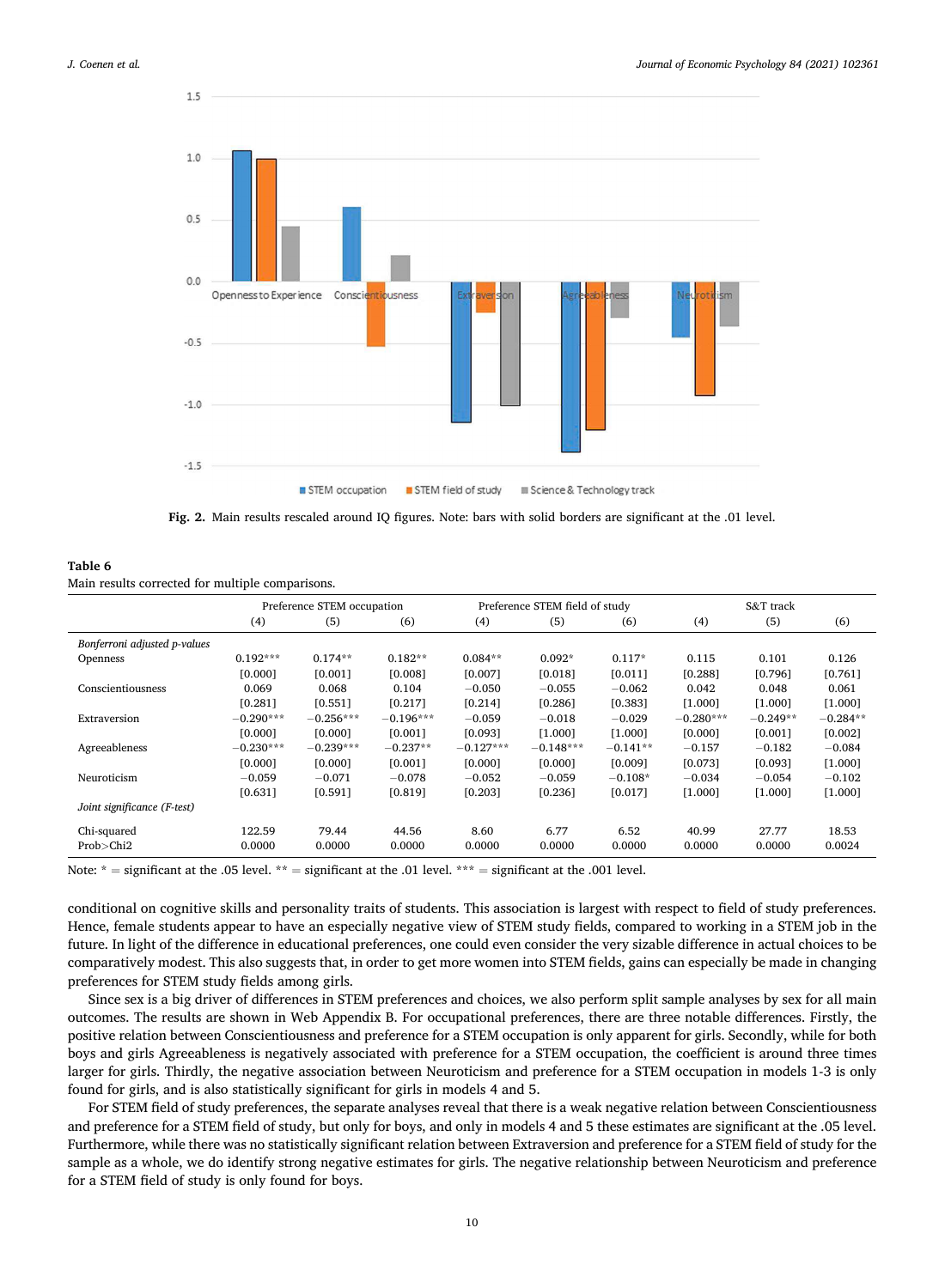|                          |             | Preference STEM occupation |             |             | Preference STEM field of study |             |             | S&T track   |             |  |
|--------------------------|-------------|----------------------------|-------------|-------------|--------------------------------|-------------|-------------|-------------|-------------|--|
|                          | (4)         | (5)                        | (6)         | (4)         | (5)                            | (6)         | (4)         | (5)         | (6)         |  |
| Openness                 | $0.194***$  | $0.183***$                 | $0.195***$  | $0.084**$   | $0.078**$                      | $0.084**$   | 0.116       | 0.100       | 0.114       |  |
|                          | (0.041)     | (0.041)                    | (0.041)     | (0.026)     | (0.026)                        | (0.026)     | (0.061)     | (0.062)     | (0.062)     |  |
| Conscientiousness        | 0.069       | 0.067                      | 0.069       | $-0.050*$   | $-0.052*$                      | $-0.050*$   | 0.042       | 0.034       | 0.035       |  |
|                          | (0.036)     | (0.036)                    | (0.036)     | (0.025)     | (0.025)                        | (0.024)     | (0.054)     | (0.055)     | (0.055)     |  |
| Extraversion             | $-0.291***$ | $-0.281***$                | $-0.286***$ | $-0.059*$   | $-0.053*$                      | $-0.059*$   | $-0.281***$ | $-0.260***$ | $-0.267***$ |  |
|                          | (0.038)     | (0.038)                    | (0.038)     | (0.025)     | (0.025)                        | (0.025)     | (0.057)     | (0.057)     | (0.058)     |  |
| Agreeableness            | $-0.233***$ | $-0.245***$                | $-0.236***$ | $-0.127***$ | $-0.129***$                    | $-0.123***$ | $-0.159*$   | $-0.181**$  | $-0.173**$  |  |
|                          | (0.046)     | (0.046)                    | (0.046)     | (0.031)     | (0.031)                        | (0.031)     | (0.065)     | (0.066)     | (0.067)     |  |
| Neuroticism              | $-0.059$    | $-0.060$                   | $-0.062$    | $-0.052*$   | $-0.052*$                      | $-0.050*$   | $-0.034$    | $-0.036$    | $-0.040$    |  |
|                          | (0.039)     | (0.039)                    | (0.039)     | (0.025)     | (0.025)                        | (0.025)     | (0.059)     | (0.060)     | (0.060)     |  |
| Female                   | $-0.807***$ | $-0.800***$                | $-0.769***$ | $-1.053***$ | $-1.055***$                    | $-1.041***$ | $-1.261***$ | $-1.250***$ | $-1.220***$ |  |
|                          | (0.076)     | (0.077)                    | (0.077)     | (0.051)     | (0.051)                        | (0.051)     | (0.124)     | (0.125)     | (0.126)     |  |
| Atheneum                 | 0.133       | 0.035                      | 0.122       | 0.038       | $-0.010$                       | 0.027       | 0.161       | $-0.014$    | 0.061       |  |
|                          | (0.076)     | (0.080)                    | (0.085)     | (0.052)     | (0.055)                        | (0.058)     | (0.116)     | (0.123)     | (0.131)     |  |
| Gymnasium                | 0.173       | 0.040                      | 0.194       | $-0.006$    | $-0.064$                       | 0.002       | 0.311       | 0.077       | 0.206       |  |
|                          | (0.119)     | (0.124)                    | (0.133)     | (0.070)     | (0.073)                        | (0.081)     | (0.172)     | (0.181)     | (0.196)     |  |
| Confidence in arithmetic | $0.185***$  | $0.177***$                 | $0.175***$  | $0.037**$   | $0.035**$                      | $0.034**$   | $0.200***$  | $0.186***$  | $0.184***$  |  |
|                          | (0.021)     | (0.021)                    | (0.021)     | (0.013)     | (0.013)                        | (0.013)     | (0.034)     | (0.034)     | (0.034)     |  |
| IQ figures               | $0.191***$  | $0.168***$                 | $0.183***$  | $0.080**$   | $0.070**$                      | $0.076**$   | $0.243***$  | $0.204**$   | $0.215**$   |  |
|                          | (0.039)     | (0.039)                    | (0.040)     | (0.026)     | (0.026)                        | (0.026)     | (0.060)     | (0.061)     | (0.062)     |  |
| IQ numbers               | $0.144***$  | $0.116**$                  | $0.120**$   | 0.016       | 0.005                          | 0.008       | $0.228**$   | $0.180**$   | $0.182**$   |  |
|                          | (0.040)     | (0.041)                    | (0.041)     | (0.026)     | (0.026)                        | (0.026)     | (0.066)     | (0.067)     | (0.067)     |  |
| IQ words                 | 0.011       | 0.011                      | 0.014       | 0.031       | 0.029                          | 0.030       | 0.032       | 0.030       | 0.034       |  |
|                          | (0.033)     | (0.033)                    | (0.033)     | (0.022)     | (0.022)                        | (0.022)     | (0.051)     | (0.051)     | (0.051)     |  |
| Mathematics test         |             | $0.204***$                 | $0.235***$  |             | $0.088*$                       | $0.090*$    |             | $0.364***$  | $0.392***$  |  |
|                          |             | (0.050)                    | (0.051)     |             | (0.035)                        | (0.035)     |             | (0.079)     | (0.081)     |  |
| Reading test             |             |                            | $-0.179**$  |             |                                | $-0.073$    |             |             | $-0.152$    |  |
|                          |             |                            | (0.057)     |             |                                | (0.039)     |             |             | (0.089)     |  |
| N                        | 3134        | 3134                       | 3134        | 1181        | 1181                           | 1181        | 3134        | 3134        | 3134        |  |

<span id="page-10-0"></span>**Table 7**  Correcting for reduced sample size (SEM and FIML with sample from Model 4).

Note:  $*$  = significant at the .05 level.  $**$  = significant at the .01 level.  $***$  = significant at the .001 level.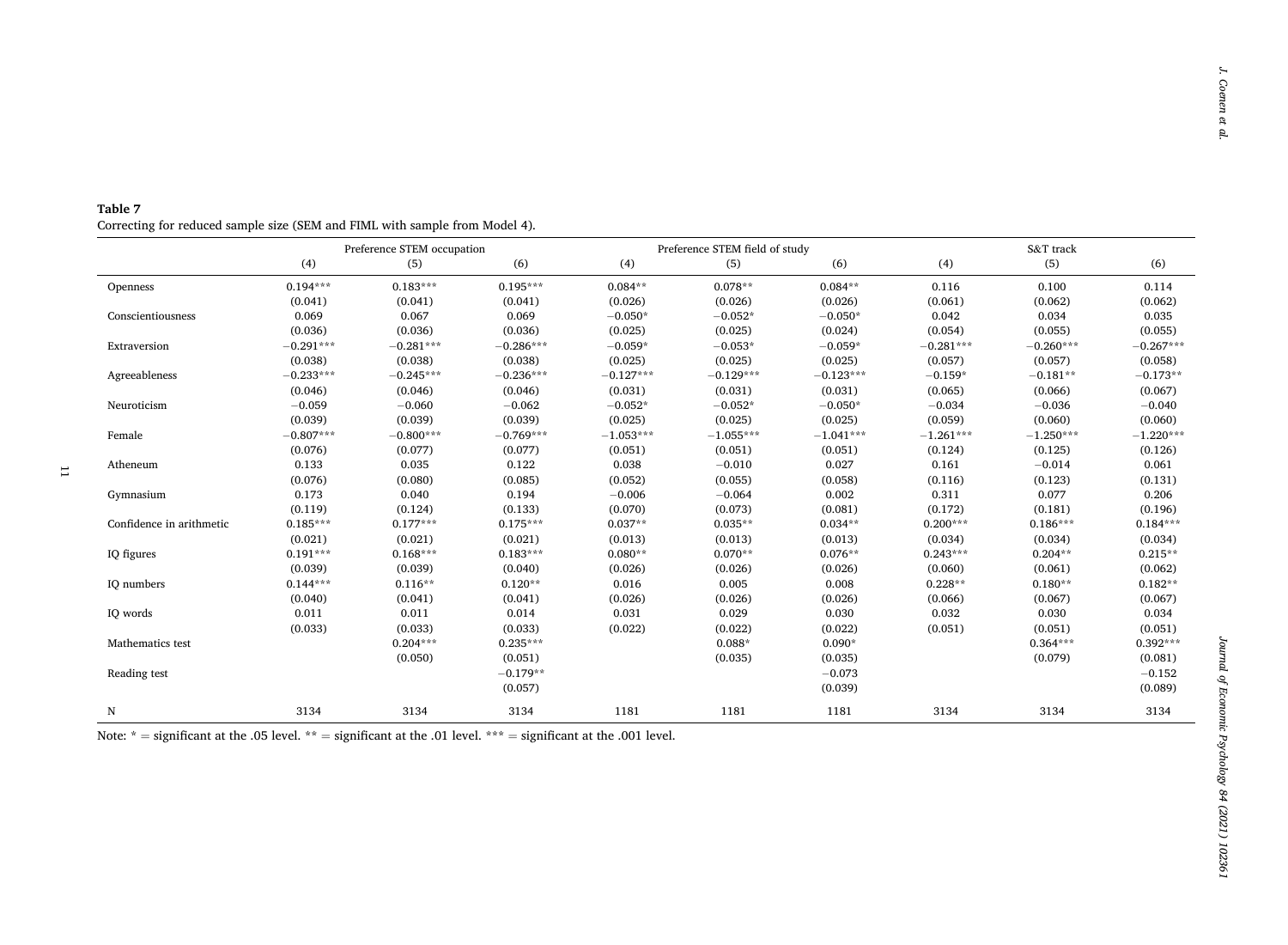<span id="page-11-0"></span>Finally, the sex-specific analyses for STEM specialization show especially strong differences by sex. The strong relation for Extraversion identified for the full sample appears largely exclusive to boys. For girls, on the other hand, there is a highly statistically significant relation with Openness to Experience, while the relation with Agreeableness (negative) is only significant in models 4 and 5. To sum up, girls who choose a STEM specialization are characterized by high Openness to Experience and low Agreeableness, while boys in this specialization are mainly less extravert than boys that select other specializations.

The results for STEM specialization remained somewhat inconclusive with respect to Agreeableness and, to a lesser extent, Openness to Experience, for which the estimates were on the margin of statistical significance and also depending on the model specification. The results from this subsection show that this ambiguity disappears in the separate analysis by sex, and that these indicators are predictive for girls but not for boys. The tables further show that the results for the overall sample are a much closer reflection of the results for boys than of the results for girl. This is a natural consequence of the fact that far fewer girls select the S&T subtrack. Additionally, these results document that personality is a stronger predictor of STEM specialization for girls than for boys (this is a similar result as obtained by [Cobb-Clark](#page-14-0)  $\&$  Tan (2011) with respect to occupational choice for Science and Technology). This could also be a direct consequence of the low share of girls in this subtrack, and therefore the few girls that do choose this specialization are characterized by a very specific personality set.

# **7. Robustness checks**

#### *7.1. Sample size*

The decreasing sample size once we move from Model 4 to Model 5 and Model 6 are potentially problematic. Because we want to establish whether differences between models and between our different STEM indicators are not merely caused by the reduced sample size, and consequently, reduced power, we estimate a Structural Equation Model with Full Information Maximum Likelihood (FIML), set on the sample from model 4, i.e. the sample with non-missings for the Big Five variables, all control variables, confidence in arithmetic and the three IQ variables. As in Section [6,](#page-4-0) the analysis of STEM occupation is estimated with an ordered logit model, the analysis of STEM field of study with a linear regression model, and the analysis of the S&T track with a logit model. The results are

| Table 8                                                                                  |  |
|------------------------------------------------------------------------------------------|--|
| Correcting for measurement error in personality (SEM and FIML with sample from Model 4). |  |

|                          |             | Preference STEM occupation |             |             | Preference STEM field of study |             |             | S&T track   |             |
|--------------------------|-------------|----------------------------|-------------|-------------|--------------------------------|-------------|-------------|-------------|-------------|
|                          | (4)         | (5)                        | (6)         | (4)         | (5)                            | (6)         | (4)         | (5)         | (6)         |
| Openness                 | $0.222***$  | $0.212***$                 | $0.245***$  | $0.099**$   | $0.092**$                      | $0.099**$   | 0.111       | 0.108       | 0.162       |
|                          | (0.057)     | (0.056)                    | (0.061)     | (0.034)     | (0.034)                        | (0.035)     | (0.083)     | (0.084)     | (0.092)     |
| Conscientiousness        | 0.043       | 0.035                      | 0.038       | $-0.064$    | $-0.064$                       | $-0.063$    | $-0.064$    | $-0.015$    | 0.032       |
|                          | (0.058)     | (0.056)                    | (0.065)     | (0.036)     | (0.035)                        | (0.035)     | (0.085)     | (0.084)     | (0.098)     |
| Extraversion             | $-0.388***$ | $-0.399***$                | $-0.384***$ | $-0.071$    | $-0.062$                       | $-0.069$    | $-0.465***$ | $-0.375***$ | $-0.349**$  |
|                          | (0.073)     | (0.071)                    | (0.077)     | (0.039)     | (0.039)                        | (0.039)     | (0.111)     | (0.106)     | (0.115)     |
| Agreeableness            | $-0.194*$   | $-0.178*$                  | $-0.210*$   | $-0.118**$  | $-0.121**$                     | $-0.116**$  | $-0.003$    | $-0.113$    | $-0.151$    |
|                          | (0.085)     | (0.080)                    | (0.092)     | (0.044)     | (0.044)                        | (0.044)     | (0.122)     | (0.116)     | (0.134)     |
| Neuroticism              | $-0.072$    | $-0.110*$                  | $-0.121*$   | $-0.067*$   | $-0.066*$                      | $-0.064*$   | $-0.112$    | $-0.112$    | $-0.083$    |
|                          | (0.053)     | (0.051)                    | (0.055)     | (0.030)     | (0.030)                        | (0.030)     | (0.080)     | (0.078)     | (0.083)     |
| Female                   | $-0.716***$ | $-0.712***$                | $-0.651***$ | $-1.004***$ | $-1.006***$                    | $-0.993***$ | $-1.182***$ | $-1.154***$ | $-1.127***$ |
|                          | (0.085)     | (0.084)                    | (0.086)     | (0.055)     | (0.055)                        | (0.056)     | (0.135)     | (0.134)     | (0.138)     |
| Atheneum                 | 0.120       | 0.034                      | 0.139       | 0.033       | $-0.012$                       | 0.025       | 0.146       | $-0.001$    | 0.083       |
|                          | (0.077)     | (0.077)                    | (0.086)     | (0.052)     | (0.055)                        | (0.058)     | (0.118)     | (0.124)     | (0.124)     |
| Gymnasium                | 0.123       | $-0.003$                   | 0.167       | $-0.030$    | $-0.083$                       | $-0.018$    | 0.274       | 0.068       | 0.194       |
|                          | (0.123)     | (0.127)                    | (0.136)     | (0.072)     | (0.075)                        | (0.082)     | (0.178)     | (0.184)     | (0.199)     |
| Confidence in arithmetic | $0.183***$  | $0.172***$                 | $0.170***$  | $0.038**$   | $0.036**$                      | $0.035**$   | $0.202***$  | $0.185***$  | $0.180***$  |
|                          | (0.021)     | (0.022)                    | (0.022)     | (0.013)     | (0.013)                        | (0.013)     | (0.035)     | (0.035)     | (0.035)     |
| IQ figures               | $0.191***$  | $0.157***$                 | $0.183***$  | $0.081**$   | $0.072**$                      | $0.079**$   | $0.238***$  | $0.194**$   | $0.213**$   |
|                          | (0.040)     | (0.040)                    | (0.041)     | (0.026)     | (0.026)                        | (0.026)     | (0.061)     | (0.062)     | (0.063)     |
| IQ numbers               | $0.147***$  | $0.117**$                  | $0.126**$   | 0.014       | 0.003                          | 0.007       | $0.220**$   | $0.177**$   | $0.189**$   |
|                          | (0.041)     | (0.042)                    | (0.042)     | (0.026)     | (0.027)                        | (0.027)     | (0.067)     | (0.068)     | (0.068)     |
| IQ words                 | 0.007       | 0.010                      | 0.006       | 0.026       | 0.025                          | 0.025       | 0.027       | 0.029       | 0.029       |
|                          | (0.034)     | (0.034)                    | (0.034)     | (0.022)     | (0.022)                        | (0.022)     | (0.052)     | (0.052)     | (0.052)     |
| Mathematics test         |             | $0.196***$                 | $0.202***$  |             | $0.086*$                       | $0.087*$    |             | $0.349***$  | $0.364***$  |
|                          |             | (0.051)                    | (0.051)     |             | (0.036)                        | (0.036)     |             | (0.079)     | (0.080)     |
| Reading test             |             |                            | $-0.193**$  |             |                                | $-0.075$    |             |             | $-0.166$    |
|                          |             |                            | (0.058)     |             |                                | (0.039)     |             |             | (0.089)     |
| <b>RMSEA</b>             | 0.067       | 0.066                      | 0.065       | 0.057       | 0.056                          | 0.055       | 0.066       | 0.065       | 0.065       |
| <b>CFI</b>               | 0.782       | 0.783                      | 0.785       | 0.783       | 0.783                          | 0.782       | 0.782       | 0.783       | 0.785       |
| WRMR/SRMR                | 3.012       | 2.945                      | 2.822       | 0.055       | 0.054                          | 0.054       | 2.934       | 2.871       | 2.822       |
| Chi SQ                   | 6669.68     | 6724.16                    | 6858.50     | 2206.46     | 2226.74                        | 2257.46     | 6669.05     | 6751.00     | 6858.50     |
| N                        | 3134        | 3134                       | 3134        | 1181        | 1181                           | 1181        | 3134        | 3134        | 3134        |

Note: \* = significant at the .05 level. \*\* = significant at the .01 level. \*\*\* = significant at the .001 level. All models include the full set of controls. WRMR is reported for the first and third outcome, and the SRMR for the second outcome.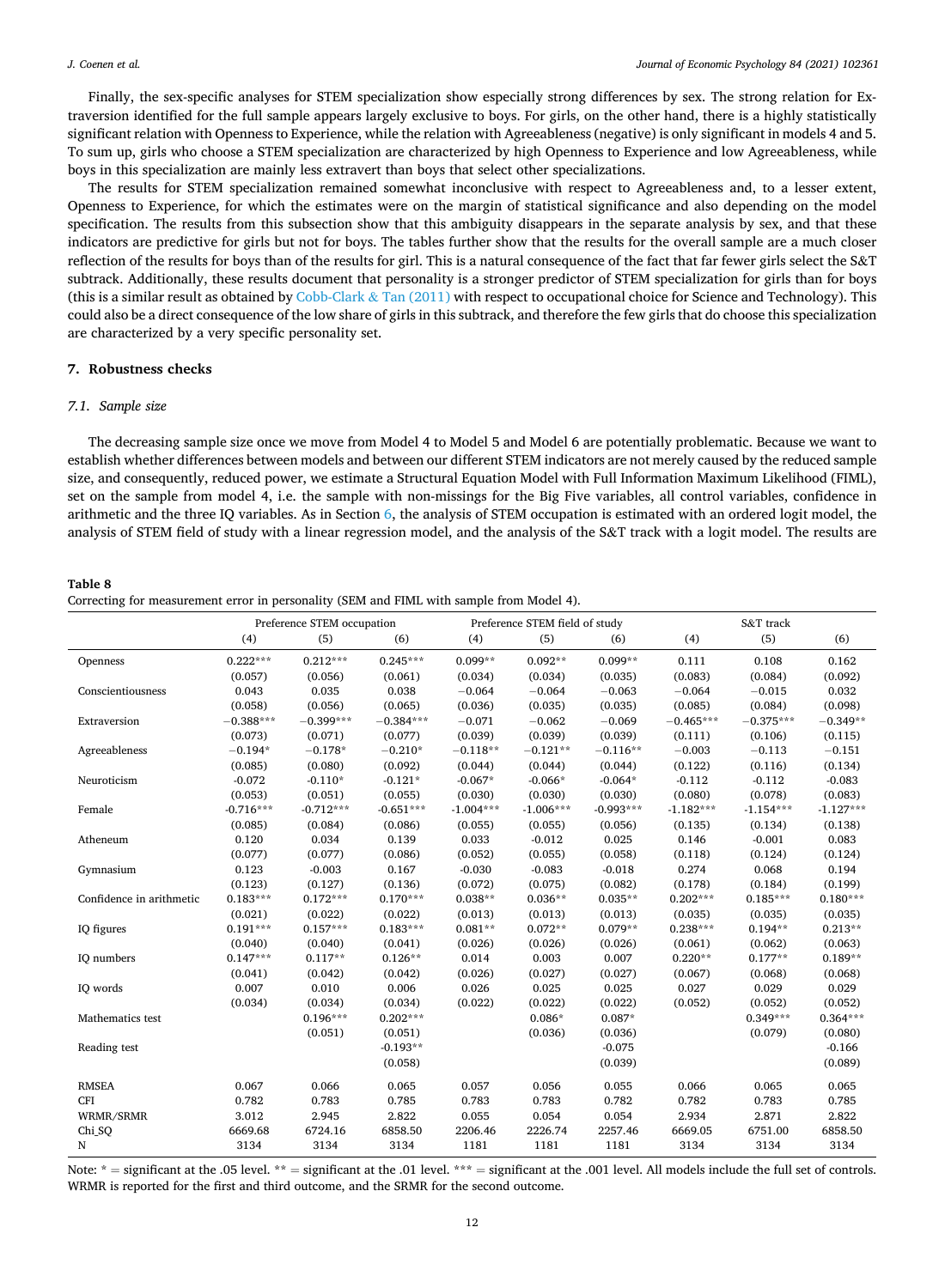### *J. Coenen et al.*

#### shown in [Table 7.](#page-10-0)

For preferences for a STEM occupation, we find few differences compared to [Table 3.](#page-6-0) When using the full sample, the main differences are that the estimate for Extraversion is larger in Model 6 (-0.286 compared to -0.196), while the estimate for Conscientiousness is smaller in Model 6 (0.069 compared to 0.104), and is no longer significant at the 5% level here, just like in the other models.

For preferences for a STEM field of study, the main difference compared to [Table 4](#page-7-0) is that Extraversion is now also negatively related to preferences for a STEM field of study in Models 5 and 6. The indicators with statistically significant estimates in [Table 4](#page-7-0) all remain significant, but decrease somewhat in size. This holds in particular for Neuroticism, of which the estimate in Model 6 reduces by more than half.

Finally, for choosing the S&T track, we find important differences with the original results from [Table 5](#page-8-0). Agreeableness is now significantly negatively related to choosing the S&T track. The estimate of Agreeableness in Model 6 doubles in size. All in all, we find that the reduced sample size in models 5 and 6 has driven some of the estimated relations statistically insignificant, largely because of increases in standard errors and in some cases because of different point estimates as well. The most important conclusions are that Extraversion is now predictive across outcomes and that Agreeableness also is a significant predictor of STEM specialization choice.

#### *7.2. Measurement error*

Measurement error is a central issue for measures of personality. Personality traits are especially susceptible to measurement error, as they rely on self-reported measures for a relatively small set of items. This is especially relevant in our sample, as we rely on 4 or 5 items per construct. In this subsection, we therefore analyze to what extent measurement error in personality measures may bias our results.

To determine to what extent measurement error in the Big Five indicators affects our estimates from Section [6](#page-4-0), we estimate a Structural Equation Model in which the factors of the Big Five are predicted by their individual items. For brevity, we only show models 4 to 6 from the previous tables. We estimate the Structural Equation Model again with FIML, so that we simultaneously correct for measurement error and for sample size differences. Hence, in order to assess the impact of measurement error, we should compare to [Table 7.](#page-10-0) As previously, the analysis of STEM occupation is estimated with an ordered logit model, the analysis of STEM field of study with a linear regression model, and the analysis of the S&T track with a logit model. Estimates are shown in [Table 8,](#page-11-0) as well as measures of SEM model fit. The measures of factorial validity of the Big Five constructs (jointly) equal 0.083 and 0.082 for the RMSEA and 0.770 and 0.771 for the CFI, in the full sample and in the sample with STEM field of study preference measures, respectively.

Correcting for measurement error leads to some changes compared to both the original results in [Tables 3](#page-6-0)–5 and to [Table 7](#page-10-0). The corrections mainly increase the estimates for Extraversion. The already sizable estimates increase with approximately 25% for all three STEM indicators. The estimates for Neuroticism with relation to preference for a STEM occupation become markedly larger and are now also significant. The estimates for Openness to Experience also slightly increase in some outcomes and specifications, most importantly in Model 6 in the STEM specialization choice analysis. Estimates for Agreeableness tend to become smaller across the different outcomes and specifications. For STEM specialization, the estimates turn insignificant in all models (4-6). Note that measurement error corrections may reduce estimates as well, because they also mitigate effects that occur from associations between the different constructs (e.g. noise in the Extraversion measure may lead Agreeableness to take up part of its effect in the regression model). Thus, it appears that any increasing effect from reducing measurement error in Agreeableness is trumped by reducing measurement error in other personality constructs as well.

Test scores are susceptible to measurement error as well. While this is partly mitigated in our context by having a range of tests available, it is still possible that attenuation bias in the cognitive measures by association leads to bias in the personality traits as well. We therefore estimate an extended SEM model that also uses the test items to construct factors for IQ, math and reading scores. Estimates are portrayed in Web Appendix C. Results are qualitatively similar for the personality traits. Additionally, they emphasize the dominance of the "IQ Figures" score, which increases in predictive power when corrected for measurement error, while the other IQ scores are now statistically insignificant.

FInally, we note that the fit measures of our model are relatively low. This is a common issue for studies that run confirmatory factor analysis on the Big Five Factor structure, see, e.g., [McCrae, Zonderman, Costa, Bond, and Paunonen \(1996, 1997\).](#page-15-0) Some scholars therefore advocate exploratory factor analysis as an alternative. We rely on CFA in our main approach, as the IPIP items are designed on the basis of the Big Five factor structure, but provide results for an equivalent ESEM model in Web Appendix D for robustness. Estimates are qualitatively very similar, while the measures of SEM model fit are substantially better.<sup>8</sup>

## *7.3. Earlier measures of personality*

In the previous analyses, we have used indicators of the Big Five that are measured at the same time as the dependent variables, i.e. in grade 9. As such, results are potentially susceptible to reverse causality. Having a preference for STEM could lead students to be more open to new experiences or to be less extravert, because they consequently partake in different activities, hang out with different peers etc. To address this issue, we can use data from the same students measured in grade 6. In this way, the potential for reverse causality is

<sup>8</sup>Factorial validity improves as well, to 0.060 and 0.058 for the RMSEA and 0.920 and 0.926 for the CFI.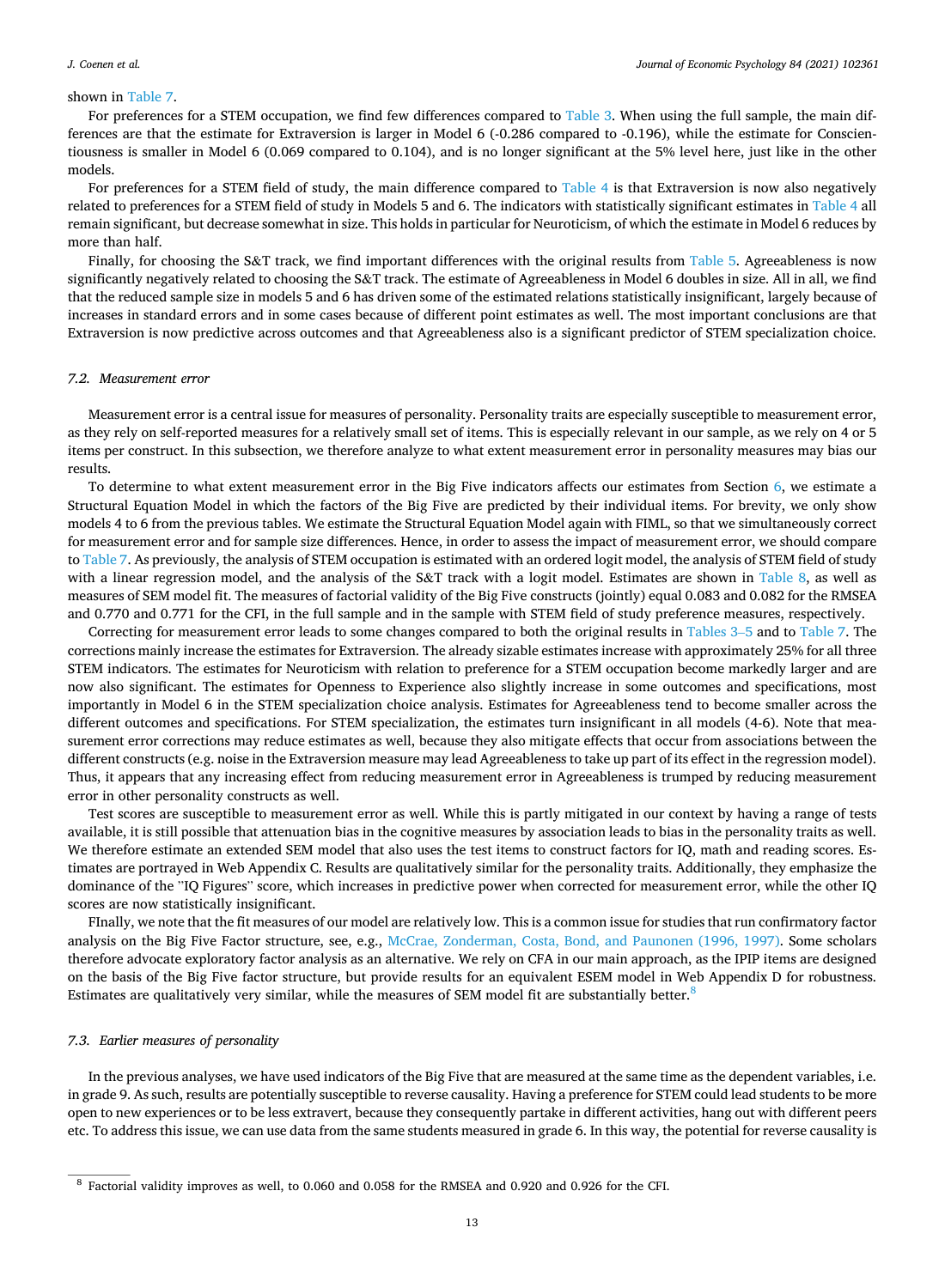<span id="page-13-0"></span>reduced. Because we rely on grade 6 data, the overall sample size is considerably smaller, as only the Southern part of the region participates in the primary school data collection. The results are shown in [Table 9](#page-14-0).

Using the grade 6 indicators of the Big Five, our estimates are similar to the estimates of the main analyses, with some differences though. The results again largely indicate a positive relationship between Openness to Experience, and a negative relationship between Extraversion, Agreeableness and Neuroticism with the STEM outcome variables. Because of the relatively small sample size (especially for study preferences), the estimates lack precision, leading to lower statistical significance compared to results for the grade 9 personality measures. On the other hand, contrary to the main results, the estimates for Openness to Experience are now significant in all models for STEM specialization. On average, point estimates tend to be somewhat smaller though. There could be several explanations: it could hint at some degree of reverse causality, or can be an indication that either study preferences or personality traits (or both) have not stabilized yet at the age of 12. Still, results are qualitatively similar as before, again pointing at comparatively large effect sizes for Openness and Agreeableness towards STEM preferences, and of Extraversion towards STEM choice.

# **8. Conclusion**

In this paper, we investigate the role of personality traits in explaining students' educational and occupational preference for STEM, and their choice for STEM specialization in upper secondary school. Using a sample of students from a Dutch province, we find that personality traits are related to both preferences towards STEM and to STEM specialization choices. The size of these associations often rivals that of mathematics achievement and IQ. In general, the factors of the Big Five have a stronger association with preferences than with the actual choice. Extraversion is the strongest predictor of actual choice (effect size of 23-25 percent), while Openness to Experience and Agreeableness are the strongest predictors of preferences for a STEM field of study and occupation (effect sizes of around 0.10-0.15 of a standard deviation). Thus, higher Openness to Experience, lower Extraversion, lower Neuroticism, and lower Agreeableness are related to stronger preferences and specialization towards STEM. Conscientiousness, while typically being shown as the most significant of the Big Five when it comes to educational success, has little relation to STEM preference and specialization choice.

Additional analyses show that these results are largely robust to corrections for measurement error in personality traits or in achievement measures, and also largely hold when using earlier measures of personality. Additionally, heterogeneity analysis reveals different patterns for boys compared to girls, especially with respect to the STEM specialization choice. We identify a strong positive relation between choosing the STEM track and Openness to Experience for girls, while the negative relation between STEM specialization and Extraversion is especially strong for boys.

We argued in the introduction that, within the traditional economic model about study choice, personality traits are relevant because they can determine preferences and will be related to expected returns. It remains difficult to disentangle these two factors, because expressed preferences are partly shaped by expected returns. However, if expected returns are the main channel, we would have expected comparatively higher coefficients when STEM choice is the outcome compared to when STEM preferences are the outcome. We rather identify an opposite dynamic, suggesting that the link between personality and the return to STEM is not the main factor here. Relative effect sizes rather suggest that expected returns are a more important mechanism for the relation between STEM choice and cognitive skills.

The question remains how these findings can be used by policy makers to increase the inflow in STEM higher education, and consequently STEM occupations. There are two main ways in which one can interpret these findings. On the one hand, students with high Openness to Experience, low Extraversion and low Agreeableness can be targeted to increase STEM study choice, as these are the students where the STEM preference is high. Empirical evidence provided by [Cunha, Heckman, and Schennach \(2010\)](#page-14-0) indicates that personality is more malleable than intelligence at younger ages. This could imply that interventions aimed at, e.g., increasing Openness to Experience can be beneficial for STEM enrollment. Alternatively, it can be argued that STEM studies and occupations should be adapted so that they become more appealing to extravert and agreeable students. The fact that these personality traits are dominant towards preferences and choices for STEM implies that there are many students who do have the cognitive capacity for STEM studies and occupations, but do not enroll in STEM studies because of their personality set. In other words, the loss in (cognitive) 'STEM talent' is especially large among this group. One should however be cautious to not lose the more introvert and less agreeable students by adapting too much to more extravert and agreeable students. A crucial question is whether this lack of appeal for the latter group is based on accurate beliefs about STEM studies and occupations, or on a stereotypical and inaccurate image. Our finding that, among girls, disagreeable and more open students are more likely to choose STEM suggests that female STEM students are those that are willing or able to go against the social norm. As such, these same social norms might be a barrier for other female students to enter STEM, also when they have the cognitive capacities to be successful in the field. A recent study by [Breda, Grenet, Monnet, and Van](#page-14-0) [Effenterre \(2018\)](#page-14-0) shows that the availability of more female role models in STEM occupations can help in changing these beliefs, thereby increasing (female) STEM enrollment.

This study has several limitations and therefore provides different angles for future research. Further research should aim to investigate whether the associations between personality traits and preferences for STEM are mostly based on the image they have about STEM or mostly on realistic views about STEM. Additionally, our more extended models typically rely on small sample sizes. It also remains challenging to disentangle the effects that personality can have on preferences and choices from the effects that preferences and choices have on personality. We have aimed to address this issue in this paper by using earlier measures of personality, but relying on comparatively smaller samples. While the overall patterns of results is robust, this issue deserves more attention in this literature. Additionally, our study cannot identify to what extent the different results between boys and girls are driven by stereotypical beliefs about STEM, which presents an important topic for future research. Finally, personality measures deserve a more central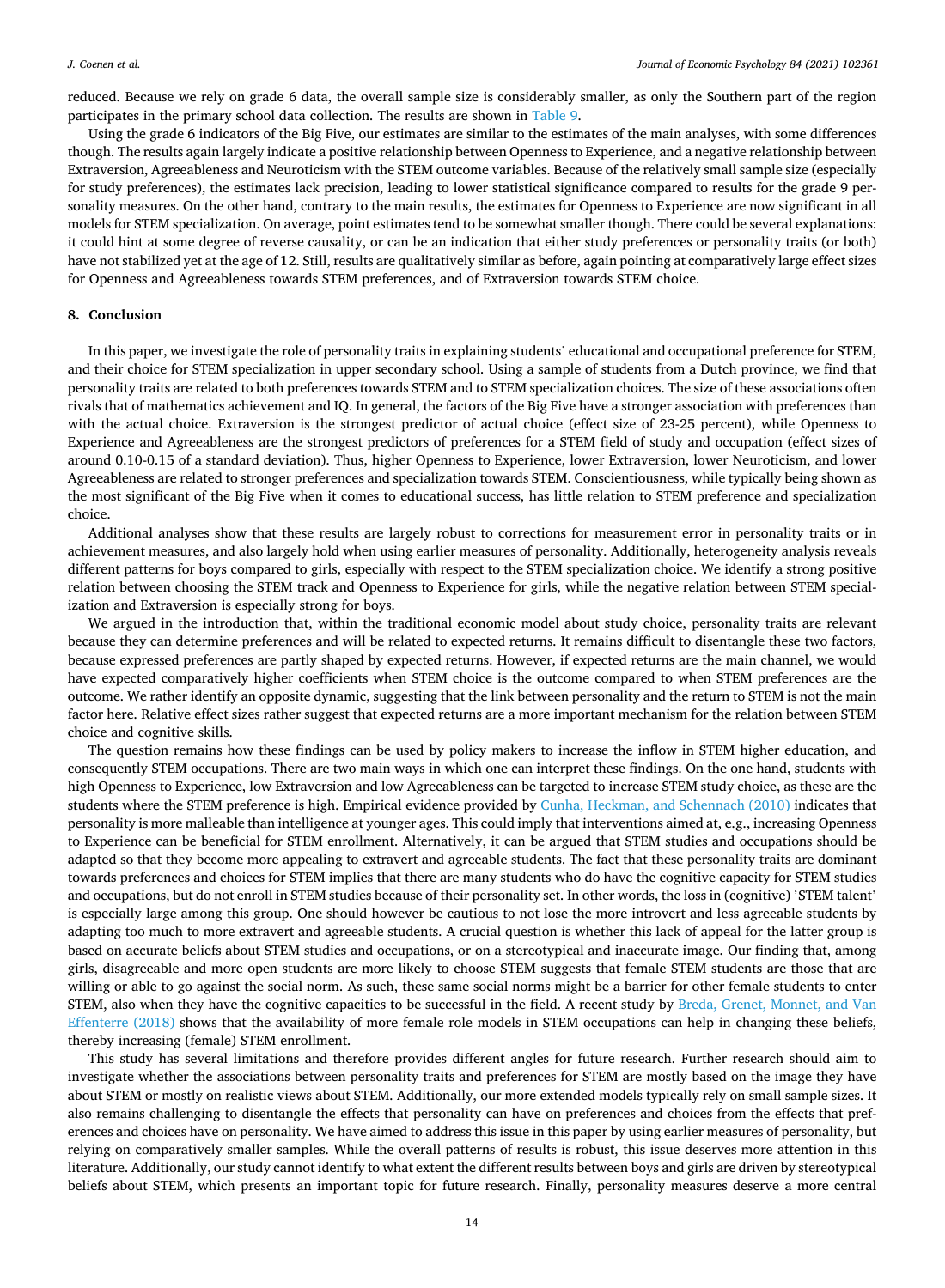<span id="page-14-0"></span>Estimates for grade 6 personality measures (FIML with sample from Model 4).

|                          | Preference STEM occupation |             |             |             | Preference STEM field of study |             | S&T track   |             |             |
|--------------------------|----------------------------|-------------|-------------|-------------|--------------------------------|-------------|-------------|-------------|-------------|
|                          | (4)                        | (5)         | (6)         | (4)         | (5)                            | (6)         | (4)         | (5)         | (6)         |
| Openness                 | $0.155*$                   | $0.150*$    | $0.175**$   | 0.053       | 0.052                          | 0.050       | $0.256**$   | $0.275**$   | $0.295**$   |
|                          | (0.063)                    | (0.063)     | (0.064)     | (0.039)     | (0.039)                        | (0.040)     | (0.091)     | (0.092)     | (0.093)     |
| Conscientiousness        | $-0.031$                   | $-0.029$    | $-0.038$    | $-0.026$    | $-0.024$                       | $-0.024$    | $-0.083$    | $-0.094$    | $-0.099$    |
|                          | (0.064)                    | (0.064)     | (0.064)     | (0.040)     | (0.040)                        | (0.040)     | (0.096)     | (0.098)     | (0.098)     |
| Extraversion             | $-0.177**$                 | $-0.198**$  | $-0.209***$ | $-0.003$    | $-0.006$                       | $-0.004$    | $-0.230**$  | $-0.267**$  | $-0.260**$  |
|                          | (0.060)                    | (0.060)     | (0.060)     | (0.037)     | (0.037)                        | (0.037)     | (0.087)     | (0.087)     | (0.087)     |
| Agreeableness            | $-0.201**$                 | $-0.213**$  | $-0.200**$  | $-0.062$    | $-0.067$                       | $-0.066$    | $-0.167$    | $-0.179$    | $-0.167$    |
|                          | (0.070)                    | (0.070)     | (0.070)     | (0.045)     | (0.045)                        | (0.045)     | (0.103)     | (0.104)     | (0.105)     |
| Neuroticism              | $-0.050$                   | $-0.062$    | $-0.059$    | $-0.090*$   | $-0.093*$                      | $-0.092*$   | $-0.105$    | $-0.101$    | $-0.091$    |
|                          | (0.062)                    | (0.062)     | (0.062)     | (0.039)     | (0.039)                        | (0.039)     | (0.092)     | (0.093)     | (0.093)     |
| Female                   | $-0.873***$                | $-0.860***$ | $-0.825***$ | $-1.227***$ | $-1.230***$                    | $-1.238***$ | $-1.241***$ | $-1.226***$ | $-1.192***$ |
|                          | (0.081)                    | (0.081)     | (0.084)     | (0.078)     | (0.078)                        | (0.080)     | (0.130)     | (0.131)     | (0.134)     |
| Atheneum                 | 0.111                      | $-0.006$    | 0.104       | 0.100       | 0.048                          | 0.035       | 0.114       | $-0.080$    | 0.025       |
|                          | (0.078)                    | (0.083)     | (0.087)     | (0.084)     | (0.091)                        | (0.096)     | (0.120)     | (0.128)     | (0.134)     |
| Gymnasium                | 0.172                      | 0.017       | 0.198       | $0.239*$    | 0.186                          | 0.160       | 0.222       | $-0.052$    | 0.119       |
|                          | (0.128)                    | (0.133)     | (0.140)     | (0.105)     | (0.110)                        | (0.125)     | (0.185)     | (0.194)     | (0.208)     |
| Confidence in arithmetic | $0.199***$                 | $0.191***$  | $0.188***$  | $0.041*$    | 0.038                          | 0.037       | $0.218***$  | $0.202***$  | $0.201***$  |
|                          | (0.021)                    | (0.021)     | (0.021)     | (0.019)     | (0.019)                        | (0.019)     | (0.034)     | (0.035)     | (0.035)     |
| IQ figures               | $0.206***$                 | $0.174***$  | $0.198***$  | 0.066       | 0.058                          | 0.058       | $0.266***$  | $0.220***$  | $0.240***$  |
|                          | (0.039)                    | (0.040)     | (0.041)     | (0.039)     | (0.039)                        | (0.039)     | (0.061)     | (0.063)     | (0.064)     |
| IQ numbers               | $0.156***$                 | $0.120**$   | $0.129**$   | 0.032       | 0.020                          | 0.017       | $0.234**$   | $0.182**$   | $0.187**$   |
|                          | (0.041)                    | (0.042)     | (0.042)     | (0.042)     | (0.043)                        | (0.043)     | (0.067)     | (0.068)     | (0.069)     |
| IQ words                 | 0.002                      | 0.000       | 0.005       | 0.003       | 0.004                          | 0.004       | 0.017       | 0.016       | 0.022       |
|                          | (0.033)                    | (0.034)     | (0.034)     | (0.034)     | (0.034)                        | (0.034)     | (0.052)     | (0.052)     | (0.052)     |
| Mathematics test         |                            | $0.241***$  | $0.266***$  |             | 0.083                          | 0.083       |             | $0.397***$  | $0.427***$  |
|                          |                            | (0.052)     | (0.053)     |             | (0.056)                        | (0.056)     |             | (0.082)     | (0.083)     |
| Reading test             |                            |             | $-0.212***$ |             |                                | 0.028       |             |             | $-0.197*$   |
|                          |                            |             | (0.059)     |             |                                | (0.060)     |             |             | (0.092)     |
| N                        | 1110                       | 1110        | 1110        | 481         | 481                            | 481         | 1110        | 1110        | 1110        |

Note:  $*$  = significant at the .05 level. \*\* = significant at the .01 level. \*\*\* = significant at the .001 level. All models include the full set of controls.

position in models of study choice in general, beyond the choice for STEM. The fact that cognitive measures are comparatively more important for STEM choice may be related to earlier findings in the literature that IQ becomes more important for job performance relative to personality when tasks get more complex. As such, relations between personality and study choice for other fields may be even stronger.

#### **References**

[Almlund, M., Duckworth, A. L., Heckman, J., & Kautz, T. \(2011\). Personality psychology and economics. In](http://refhub.elsevier.com/S0167-4870(21)00001-5/h0005) *Handbook of the Economics of Education* (Vol. 4, pp. 1–181). [Elsevier](http://refhub.elsevier.com/S0167-4870(21)00001-5/h0005).

[Arcidiacono, P. \(2004\). Ability sorting and the returns to college major.](http://refhub.elsevier.com/S0167-4870(21)00001-5/h0010) *Journal of Econometrics, 121*(1–2), 343–375.

[Arcidiacono, P., Hotz, V. J., & Kang, S. \(2012\). Modeling college major choices using elicited measures of expectations and counterfactuals.](http://refhub.elsevier.com/S0167-4870(21)00001-5/h0015) *Journal of Econometrics, 166*[\(1\), 3](http://refhub.elsevier.com/S0167-4870(21)00001-5/h0015)–16.

Atkinson, R., & Mayo, M. (2010). Refueling the us innovation economy: Fresh approaches to science, technology, engineering and mathematics (STEM) education. [Balsamo, M., Lauriola, M., Saggino, A., et al. \(2012\). Personality and college major choice: Which come first?](http://refhub.elsevier.com/S0167-4870(21)00001-5/h0025) *Psychology, 3*(05), 399.

[Barrick, M. R., & Mount, M. K. \(1991\). The big five personality dimensions and job performance: a meta-analysis.](http://refhub.elsevier.com/S0167-4870(21)00001-5/h0030) *Personnel Psychology, 44*(1), 1–26.

[Beffy, M., Fougere, D., & Maurel, A. \(2012\). Choosing the field of study in postsecondary education: Do expected earnings matter?](http://refhub.elsevier.com/S0167-4870(21)00001-5/h0035) *Review of Economics and Statistics, 94*[\(1\), 334](http://refhub.elsevier.com/S0167-4870(21)00001-5/h0035)–347.

[Berger, M. C. \(1988\). Predicted future earnings and choice of college major.](http://refhub.elsevier.com/S0167-4870(21)00001-5/h0040) *ILR Review, 41*(3), 418–429.

Borghans, L., Golsteyn, B. H. H., Heckman, J. J., & Humphries, J. E. (2011). Identification problems in personality psychology. *Personality and Individual Differences 51*  (Special Issue on Personality and Economics), 315–320. E. Ferguson, J.J. Heckman, and P. Corr, editors.

Breda, T., & Napp, C. (2019). Girls' comparative advantage in reading can largely explain the gender gap in math-related fields. *Proceedings of the National Academy of Sciences*, *116*(31), 15435–15440.

Breda, T., Grenet, J., Monnet, M., & Van Effenterre, C. (2018). Can female role models reduce the gender gap in science? evidence from classroom interventions in French high schools. PSE Working Paper 2018-06.

Carnevale, A. P., Smith, N., & Melton, M. (2011). *Stem: Science technology engineering mathematics*[. Georgetown University Center on Education and the Workforce](http://refhub.elsevier.com/S0167-4870(21)00001-5/h0060). CBS (2007). Studiekeuze sluit niet altijd aan op profiel. [https://www.cbs.nl/nl-nl/nieuws/2007/20/studiekeuze-sluit-niet-altijd-aan-op-profiel.](https://www.cbs.nl/nl-nl/nieuws/2007/20/studiekeuze-sluit-niet-altijd-aan-op-profiel)

[Chen, P. D., & Simpson, P. A. \(2015\). Does personality matter? Applying holland](http://refhub.elsevier.com/S0167-4870(21)00001-5/h0070)'s typology to analyze students' self-selection into science, technology, engineering, and mathematics majors. *[The Journal of Higher Education, 86](http://refhub.elsevier.com/S0167-4870(21)00001-5/h0070)*(5), 725–750.

[Cobb-Clark, D. A., & Tan, M. \(2011\). Noncognitive skills, occupational attainment, and relative wages.](http://refhub.elsevier.com/S0167-4870(21)00001-5/h0075) *Labour Economics, 18*(1), 1–13.

[Costa, P. T., & McCrae, R. R. \(1992\). Four ways five factors are basic.](http://refhub.elsevier.com/S0167-4870(21)00001-5/h0080) *Personality and Individual Difference, 13*(6), 653–665.

[Cunha, F., Heckman, J. J., & Schennach, S. M. \(2010\). Estimating the technology of cognitive and noncognitive skill formation.](http://refhub.elsevier.com/S0167-4870(21)00001-5/h0085) *Econometrica, 78*(3), 883–931.

[De Fruyt, F., & Mervielde, I. \(1997\). The five-factor model of personality and holland](http://refhub.elsevier.com/S0167-4870(21)00001-5/h0090)'s riasec interest types. *Personality and Individual Differences, 23*(1), 87–103. Fricke, H., Grogger, J., & Steinmayr, A. (2015). Does exposure to economics bring new majors to the field? Evidence from a natural experiment. Tech. rep. National Bureau of Economic Research.

[Fuller, W. C., Manski, C. F., & Wise, D. A. \(1982\). New evidence on the economic determinants of postsecondary schooling choices.](http://refhub.elsevier.com/S0167-4870(21)00001-5/h0100) *Journal of Human Resources*, 477–[498.](http://refhub.elsevier.com/S0167-4870(21)00001-5/h0100)